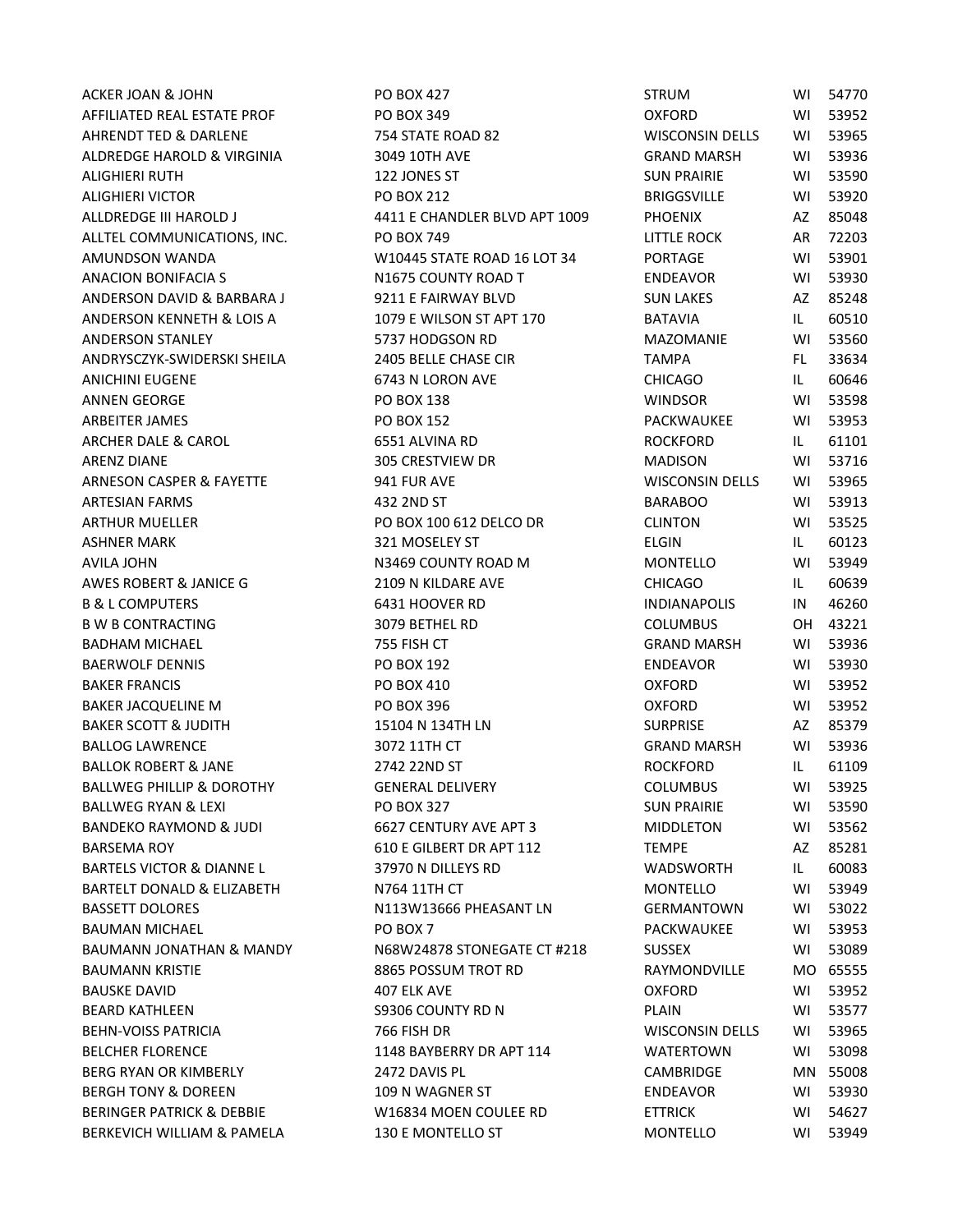BINDER ROBERT 834 FISH AVE WISCONSIN DELL'S WISCONSIN DELL'S WISCONSIN DELL'S WISCONSIN DELL'S WISCONSIN DELL BIRK DENNY & VIVIAN FRANKLIN 11838 W RYAN RD FRANKLIN WI 531323 W RYAN RD BISCHOFF ALVIN 231 TAYLOR ST COTTAGE GROVE WI 53527 BISKUPSKI KENNETH & KIM 925 W LINCOLN AVE BISLEW LARRY & MARIA 108 PARK AVE APT 3 BISONRIDGE LEATHER COMPANY W5707 COUNTY ROAD D BLAKEMAN LEON F PO BOX 68 PACKWAUKEE WITH SAFEKWAUKEE WITH SAFEKWAUKEE WITH SAFEKWAUKEE WITH SAFEKWAUKEE WITH SAFEKWAUKEE WITH SAFEKWAUKEE WITH SAFEKWAUKEE WITH SAFEKWAUKEE WITH SAFEKWAUKEE WITH SAFEKWAUKEE WITH SAFEKWAUKE BLOCK KATHY **63224 W HILLTOP LN** BLOSE TERESA 1130 FERN AVE GRAND GRAND GRAND GRAND GRAND GRAND GRAND MARSH WITH STREET AND GRAND GRAND GRAND G BOBERT I C GOBERT I CONTROLLED A SHOP SHOPS A SHOP IN A SHOP IN A SHOP IN A SHOP IN A SHOP IN A SHOP IN A SHOP IN A SHOP IN A SHOP IN A SHOP IN A SHOP IN A SHOP IN A SHOP IN A SHOP IN A SHOP IN A SHOP IN A SHOP IN A SHOP I BOELTER RACHAEL FROM THE SERVICE OF MUSS WAS ARRIVED FOR THE RESIDENCE OF THE RESIDENCE OF THE RESIDENCE OF THE STATE OF THE RESIDENCE OF THE RESIDENCE OF THE RESIDENCE OF THE RESIDENCE OF THE RESIDENCE OF THE RESIDENCE OF BOESE DANIEL & DEB 617 PARK AVE SOUTH MILLWAUKE BOLIVER EUGENE NEW RICHEY 12540 MOON LAKE CIR BOLSTAD ROBERT & NANCY 540 W31310 JOHNS WAY WALKER AND A WI 540 WI 540 WI 540 WI 540 WI 54189 WI 541 BONESS JEFF 5201 BROOKSIDE DR MADISON MADE: 1 BOUDRY WILLIAM & BRUCE N6728 IRENE DR FOND DU LAC FOND DU LAC BROUDRY WILLIAM & BRUCE BOWMAN GEORGINE & DAVID PO BOX 642 PACKWAUKEE WITH SALE RESERVED BY 549 FACKWAUKEE WITH SALE RESERVED BY 539533 BRABANT GEHL & SANDY 804 FREEDOM AVE BRAKEBUSH NANCY LETTER WORKER WITH MY 266 FERN RD OXFORD THE CONFORM ON THE CONFORM OF THE CONFORM OF THE CONFORM ON THE CONFORM OF THE CONFORM OF THE CONFORM OF THE CONFORM OF THE CONFORM OF THE CONFORM OF THE CONFORM OF BRENEMAN TAMMY NATURE NATURE NATURE NATURE OF A SERIES OF A SERIES OF A SERIES OF A SERIES OF A SERIES OF A SE BRESNAHAN CAROL J N169W19876 GEORGETOWN DR # 104 J BREY MIKE & DIANE WISZ8 RAINBOW LN BRILLIOTT ANGIE **309 E WOOD ST** OXFORD WI 5309 E WOOD ST BRKIC RENATA 3810 S COUNTY ROAD D JANESVILLE WI 53548 BRONAS RANDY **721 W STATE ST** BROWN DAVID 228 CENTURY DR BROWN HOLLIE & BETTY W6177 COUNTY ROAD D BROWN THOMAS COUNTY ROAD G COUNTY ROAD G BRUNS CHESTER & CYNTHIA  $\overline{a}$  2028 HARTLEBURY WAY SUN CHESTER & CYNTHIA BUBNICH TERRY M 2856 S 9TH PL MILWAUKEE WI 53215 BUCHANAN JOHN 1853 PADDOCK PLACE BUDDE ANDREA 122 WINCHESTER TRL GOSHEN IN 46526 GOSHEN IN 465266 GOSHEN IN 465266 BUFTON SHARON 6175 SOUTH 122 STREET BUJANOWSKI JOSH G21 EVERGREEN DR BULTMAN ROLLIE & NAOMI 321 DVORAK CT STOUGHTON WI 53589 BURKE RONALD & BARBARA PO BOX 602 BUSKE THOMAS & SHARON 1128 FERN AVE GRAND GRAND GRAND GRAND GRAND GRAND GRAND GRAND GRAND GRAND GRAND GRAND GR BUTTERFLY BOUTIQUE **W3963 STATE ROAD 23** BYCZEK DARY & DAWN 389 BROWNSTONE LOOP C & D MECHANICAL **PO BOX 126** PACKWAUKEE WITH 539 SEA PACKWAUKEE WITH 539 SEA PACKWAUKEE PACKWAUKEE WITH 539 SEA CALO TINA 16801 COVELLO ST CAMPBELL MICHAEL & JENNIFER 367 E HOLMES ST 33110 COMPUTER CAMPION RENEE PO BOX 684 CARD ROBERT **ENDER SERVICE SERVICE SERVICE SERVICE SERVICE SERVICE SERVICE SERVICE SERVICE SERVICE SERVICE SERVICE SERVICE SERVICE SERVICE SERVICE SERVICE SERVICE SERVICE SERVICE SERVICE SERVICE SERVICE SERVICE SERVICE SER** CARD TERRY & ELIZABETH 274 WILLOW LN 374 WILLOW LN CAREY W M 1003 HANNAH AVE FOREST PARK ILLES PARK ILLES PARK ILLES PARK ILLES PARK ILLES PARK ILLES PARK ILLES CARLIN JOHN 2805 HUNTERS TR CARLSON DALE **PORT CHARLOTS CARLSON DALE** PORT CHARLOTS PORT CHARLOTS FL 31661 AUGUSTA AVE

BLUM PATRICIA PO BOX 112 OXFORD WI 53952 CANN B 703 N PINE AVE ARLINGTON HTS IL 60004 CARD VIVIAN E 254 BIRCH ST OXFORD WI 53952 CASSIS MONA 2008 2015 115 N FRANKLIN ST

| VISCONSIN DELLS               | WI        | 53965    |
|-------------------------------|-----------|----------|
| <b>RANKLIN</b>                | WI        | 53132    |
| <b>COTTAGE GROVE</b>          | WI        | 53527    |
| MILWAUKEE                     | W١        | 53215    |
| <b>BEAVER DAM</b>             | WI        | 53916    |
| MONTELLO                      | <b>WI</b> | 53949    |
| <b>ACKWAUKEE</b>              | WI        | 53953    |
| RANKLIN                       | WI        | 53132    |
| GRAND MARSH                   | WI        | 53936    |
| )XFORD                        | W١        | 53952    |
| የOCKFORD                      | IL.       | 61114    |
| <b>ORTAGE</b>                 | WI        | 53901    |
| OUTH MILWAUKEE WI 53172       |           |          |
| <b>JEW PORT RICHEY</b>        | FL.       | 34654    |
| NAUKESHA                      | WI        | 53189    |
| <b>AADISON</b>                | WI        | 53718    |
| OND DU LAC                    | WI        | 54935    |
| <b>ACKWAUKEE</b>              | <b>WI</b> | 53953    |
| <b><i>NISCONSIN DELLS</i></b> | WI        | 53965    |
| <b>IXFORD</b>                 | WI        | 53952    |
| )XFORD                        | WI        | 53952    |
| ACKSON                        | W١        | 53037    |
| VISCONSIN DELLS               | WI        | 53965    |
| )XFORD                        | WI        | 53952    |
| ANESVILLE                     | WI        | 53548    |
| <b>NDAMS</b>                  | W١        | 53910    |
| NAUTOMA                       | WI        | 54982    |
| MONTELLO                      | WI        | 53949    |
| )XFORD                        | WI        | 53952    |
| UN CITY CTR                   | FL.       | 33573    |
| <b>MILWAUKEE</b>              | WI        | 53215    |
| <b>DREGON</b>                 | W١        | 53575    |
| GOSHEN                        | IN        | 46526    |
| <b>HALES CORNERS</b>          |           | WI 53130 |
| GRAND MARSH                   | WI        | 53936    |
| <b>TOUGHTON</b>               | WI        | 53589    |
| <b>JECEDAH</b>                | WI        | 54646    |
| GRAND MARSH                   | WI        | 53936    |
| MONTELLO                      | WI        | 53949    |
| <b>LMORE</b>                  | AL        | 36025    |
| <b>ACKWAUKEE</b>              | WI        | 53953    |
| <b>AN NUYS</b>                | CA        | 91406    |
| <b>UDAHY</b>                  | W١        | 53110    |
| <b>MONTELLO</b>               | WI        | 53949    |
| <b>ARLINGTON HTS</b>          | IL.       | 60004    |
| NDEAVOR                       | WI        | 53930    |
| <b>LINTON</b>                 | TN        | 37716    |
| )XFORD                        | WI        | 53952    |
| <b>OREST PARK</b>             | IL.       | 60130    |
| <b>ORTAGE</b>                 | WI        | 53901    |
| ORT CHARLOTTE                 | FL .      | 33952    |
| /ERONA                        | WI        | 53593    |
|                               |           |          |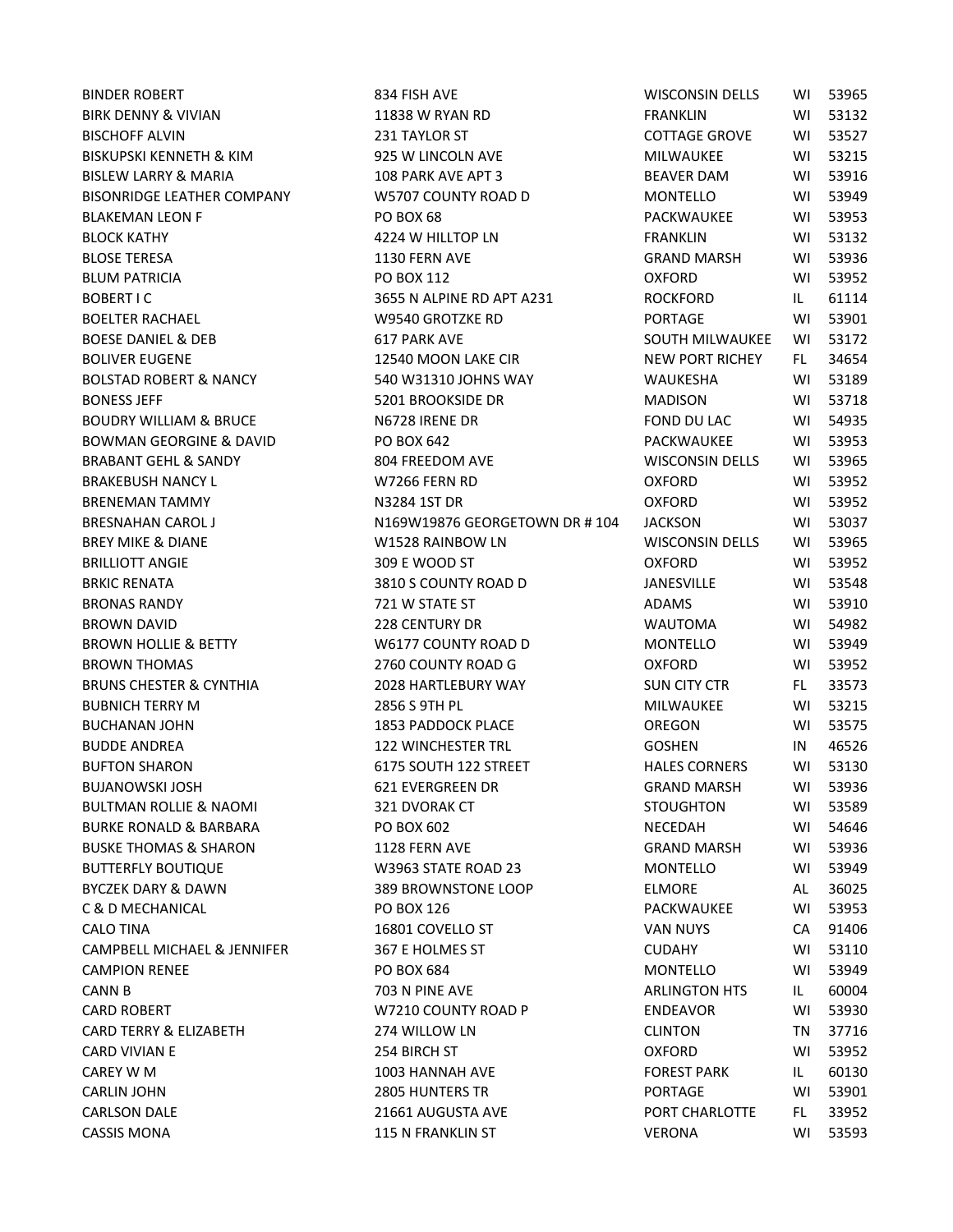CASTELLANOS JESUS & ANA RENE 90 CHANDLER LN CASWELL BURDETTE 3617 S DAMEN AVE CAVANAUGH MELINDA W7746 COUNTY RD E CERVANTES HEIDI 420 W CONANT ST CHATEAU BAR 105 IRON SUMMIT AVE CHUDZICKE ROBERT 206 WOODSTORKWAY CHUDZICKE ROBERT/JANE TICKNOR N3699 COUNTY RD C CLINE WALTER & RACHEL 3062 11TH CT CLOSE CHARLES 2017 EASY ST COLE JAMIE W5234 COUNTY ROAD C COLLINS DEBRA 3272 9TH AVE COLLINS EARL & JOYCE 101 FROSTWOOD DR APT 319 COLT DOLORES PO BOX 103 OXFORD WI 53952 CONNORS ALICE F 328 E PRAIRIE ST CONWAY LUCILLE 611 GILLETTE ST APT 15 COOK JULIE & TIM 235 N MARION AVE COOK PAM 231 N BURRITT AVE COOPER SCOTT W13387 COUNTY ROAD C COZY BEARS ACADEMY 115 S CHURCH ST CRAFT ARNOLD PO BOX 606 ADAMS WI 53910 CRITES PHEBE 289 EMBER CT OXFORD WI 53952 CRITES PHEBE / WALTER HARRIS 289 EMBER DR CROSS ROLAND J 1221 E MAIN ST CROSSROAD HOME SALES W6585 STATE ROAD 82 CROWDER ROSEMARIE 1721 CENTER ST CRYE LEONARD 406 W COLLINS ST APT 3 CULVER DIANE L 4512 COPPER MOUNTAIN LN CUMMINGS JUDITH 604 FISH AVE CURCI MICHEAL & MELANIE 1116 W WISCONSIN ST APT A12 CUSTOM SERVICE TOLLEFSON W8886 HILLTOP RD CVIKEL JAMES 1178 FAWN AVE DATAWAVE TECHNOLOGIES CO LLC 330 3RD ST STE 2 DAVIS GENE & SHEILA 8331 FOX RIVER RD DAVIS PATRICE 502 GROTE ST APT 11 DAVIS SHAYNE 821 COUNTY ROAD E DAYE ARLON & SANDRA L<br>W5886 FISH CT DEAN BRYAN & ELIZABETH 6075 N NEVA AVE DEAN LORRAINE 260 LARKDALE ROW APT 237 DECHANT KAREN N168W21700 MAIN ST DECORAH SABRINA 3123 STATE HIGHWAY 13 DEGENHARDT MATHEW & HOLLIE 306 E ORMSBY ST DELIFER ROLLANDE 321 N LAKEVIEW AVE DEMEYER JOSH 1109 DE WITT ST DETRA LLOYD & JULIE 8280 HEGGELUND LN DICKINSON DEL W5016 COUNTY ROAD O DIECKMAN PAUL H 9N796 APACHE RUN DIEM CHARLES 670 COUNTY ROAD A DINGENA FRED 7357 W BELOIT RD APT 6 DIPASQUALE THOMAS & LEANN 5352 WOODLAND POND LN DIRE VINCENT & SUSAN 111 S GEORGE ST DITTER ALVIN & JANE 722 MICHIGAN AVE DITTER RICHARD 3202 N MAPLE TREE LN

| HOFFMAN ESTATES        | IL  | 60169 |
|------------------------|-----|-------|
| CHICAGO                | IL. | 60609 |
| WESTFIELD              | WI  | 53964 |
| PORTAGE                | WI  | 53901 |
| <b>NORTH LAS VEGAS</b> | NV. | 89031 |
| FROSTPROOF             | FL. | 33843 |
| MONTELLO               | WI  | 53949 |
| GRAND MARSH            | WI  | 53936 |
| WAUKESHA               | WI  | 53188 |
| MONTELLO               | W١  | 53949 |
| WISCONSIN DELLS        | WI  | 53965 |
| MONONA                 | W١  | 53716 |
| OXFORD                 | WI  | 53952 |
| ENDEAVOR               | WI  | 53930 |
| PARDEEVILLE            | WI  | 53954 |
| BARTLETT               | IL. | 60103 |
| WISCONSIN DELLS        | WI  | 53965 |
| HANCOCK                | WI  | 54943 |
| ENDEAVOR               | WI  | 53930 |
| ADAMS                  | WI  | 53910 |
| OXFORD                 | WI  | 53952 |
| OXFORD                 | W١  | 53952 |
| STOUGHTON              | W١  | 53589 |
| OXFORD                 | WI  | 53952 |
| <b>STEVENS POINT</b>   | WI  | 54481 |
| PORTAGE                | WI  | 53901 |
| RICHARDSON             | TX  | 75082 |
| <b>OXFORD</b>          | W١  | 53952 |
| PORTAGE                | WI  | 53901 |
| PORTAGE                | WI  | 53901 |
| GRAND MARSH            | WI  | 53936 |
| WAUSAU                 | WI  | 54403 |
| BURLINGTON             | W١  | 53105 |
| <b>MAUSTON</b>         | WI  | 53948 |
| ADAMS                  | W١  | 53910 |
| <b>MONTELLO</b>        | WI  | 53949 |
| CHICAGO                | IL. | 60631 |
| WAUCONDA               | IL. | 60084 |
| <b>IACKSON</b>         | WI  | 53037 |
| WISCONSIN DELLS        | WI  | 53965 |
| <b>OXFORD</b>          | WI  | 53952 |
| ENDEAVOR               | WI  | 53930 |
| PORTAGE                | WI  | 53901 |
| <b>MARSHFIELD</b>      | WI  | 54449 |
| ENDEAVOR               | WI  | 53930 |
| ELGIN                  | IL. | 60124 |
| <b>GRAND MARSH</b>     | WI  | 53936 |
| <b>WEST ALLIS</b>      | WI  | 53219 |
| LOVES PARK             | IL. | 61111 |
| <b>MOUNT PROSPECT</b>  | IL. | 60056 |
| N FOND DU LAC          | WI  |       |
|                        |     | 54937 |
| WADSWORTH              | IL. | 60083 |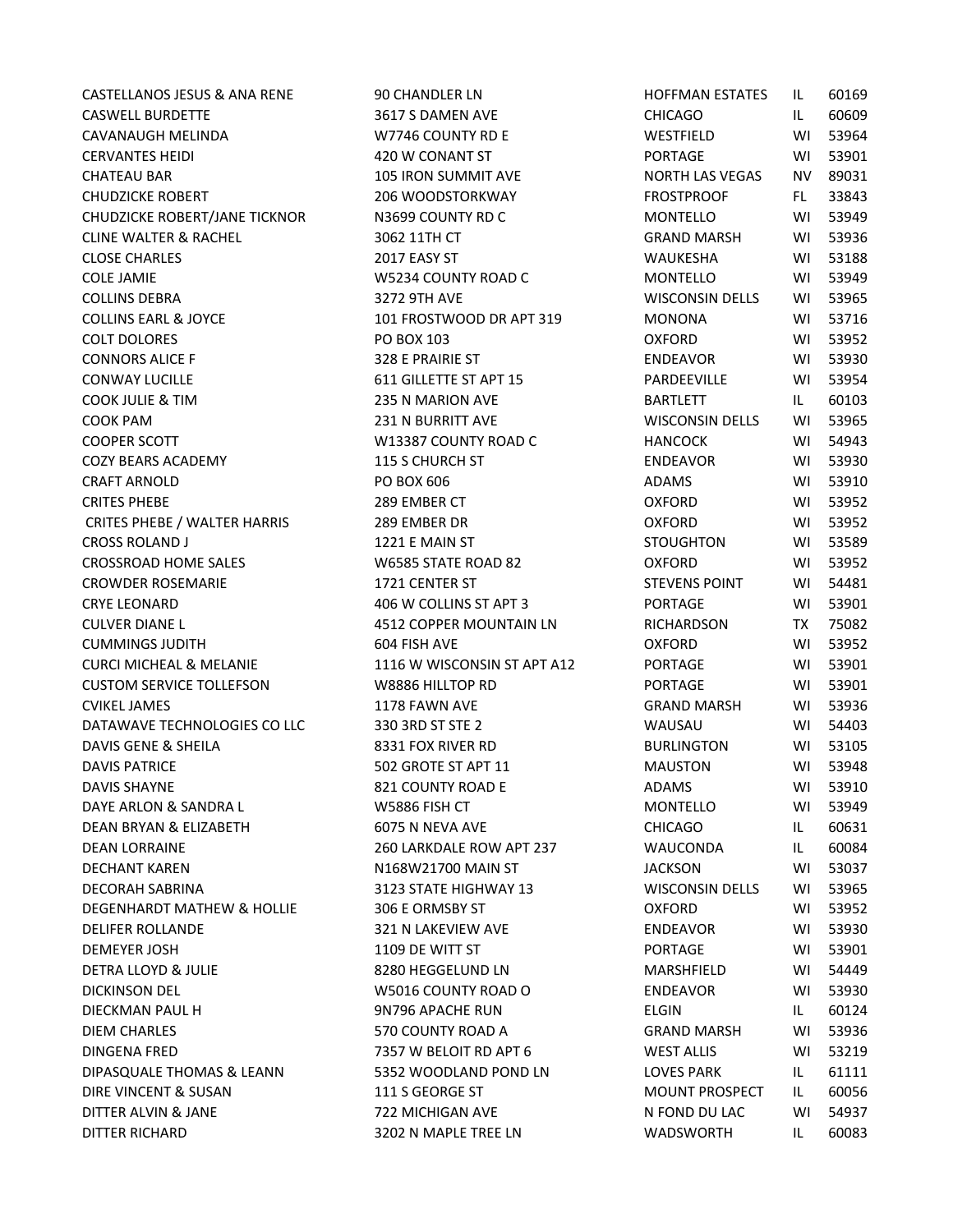DJ PALLET CO **NANCE A CONFERENCE A CONFERENCE AND A CONFERENCE AND A CONFERENCE AND ENDEAVOR WI 53930** DLM PRECISION MACHINE INC 
WI THE BOOK 87 DLM PRECISION MACHINING INC N947 COUNTY ROAD CH COLOMA WI 54930 DOLL JEROME 305 E MAIN ST REEDSBURG WI 53959 DORE ISABELLE W5750 FISH CT MONTELLO WI 53949 DREW BUNETTA N2220 COUNTY ROAD A OXFORD WI 53952 DRIESE CAROL 1933 WYOMING AVE APT 5 SUN PRAIRIE WI 53590 DUELL CHARLES PO BOX 982 ABERDEEN SD 57402 DUESTERHOEFT CATHY & NORMAN 510 S MONTELLO ST NESHKORO WI 54960 DUNLAP IDELLE L 7771 GENEVA DR GURNEE IL 60031 DURHAM EDMOND C 2928 SAINT ANNS AVE OXFORD WI 53952 EDWARDS ERIC & SUSAN 622 W 5TH AVE STE B ANDERVILLE THE 60563 EGAN PAUL 210 E 6TH ST WESTFIELD WI 53964 EGERER DENNIS PO BOX 173 ANNAPOLIS MO 63620 EGGEBRECHT RONALD 567 WILLIAMS DR SOUTH ELGIN IL 60177 EGGERT E E 3267 3RD CT OXFORD WI 53952 EILAND VIRGIL & BARBARA 8547 N 66TH ST MILWAUKEE WI 53223 ELLINGER ROBERT & DAWN 2315 W DAPHNE RD MILWAUKEE WI 53209 ELLISON CLARA PO BOX 218 ADAMS WI 53910 ELVER MERLYN V 446 FUR CT WISCONSIN DELLS WI 53965 ERICKSON JAMES & CAROL 3390 COUNTY ROAD G OXFORD WI 53952 ERTL BRENDA 7005 HIGHLAND DR APT 2 WAUSAU WI 54401 ERTL GARY N4035 COUNTY RD ZZ MONTELLO WI 53949 EURICH MARK & HEATHER 506 E VROOMAN ST APT E OXFORD WI 53952 EVANS TOM 502 1/2 E COOK ST PORTAGE WI 53901 EVANS WENDI 525 N HARVARD AVE APT 1 ENDEAVOR WI 53930 F S COOPERATIVE PO BOX 98 AMHERST JCT WI 54407 FARREY MONICA N6152 HILLCREST RD PARDEEVILLE WI 53954 FAY STEVEN & MARY THE ROOL WESSALD COUNTY ROAD OCCUPATION CONTENTS WILL SEEN ARREST STATES ON THE RESIST OF ST FEDERAL PRISON INDUSTRIES PO BOX 11849 LEXINGTON KY 40578 FEELY REOLA 1205 FULLER RD GURNEE IL 60031 FEILBACH MARYANN **17829 NASSAU DR** BROOKFIELD WI 53045 FISCHER LESLIE & FRED 1136 FERN AVE GRAND MARSH WI 53936 FLANAGAN NICHOLAS PO BOX 64 ENDEAVOR WI 53930 FLANNERY JED 612 HIGHVIEW DR CRANDON WI 54520 FLORES ALICIA A **8 PORTER DR** ABINGDON MD 21009 FLORES MARIA C 246 STONEFIELD DR LAKE MILLS WI 53551 FLOWER GARY **FLOWER GARY CONSUMED ASSESS** TO STATE STATE OF THE CREST DR NEW PORT RICHEY FLOWER STATES FLOWERS MIRIAM 6 100 M 13TH ST 200 W 13TH ST 200 M 23TH ST 200 M 23TH ST 200 M 23TH ST 200 M 23TH ST 200 M 23TH FORD GERALD & PATRICIA S78 W18655 LIONS PARK DR APT 3 MUSKEGO WI 53150 FORD MICHAEL & ESTELLA W5771 E LAKEVIEW DR PACKWAUKEE WI 53953 FORD TERESA 3350 3RD AVE OXFORD WI 53952 FOREMAN WILLIAM & ANGELINA E 1162 FAWN DR GRAND MARSH WI 53936 FOWLER BEVERLY **EXECUTE:** THE 2118 MILDRED ST AND SELOIT THE RELOIT WITH SAFE AND STUDIES AND STUDIES AND STUDIES FRANK CARRIE 3051 10TH CT GRAND MARSH WI 53936 FRASER BURDETT 8611 AIRPORT RD MIDDLETON WI 53562 FRAZER A **1988 WERANKLIN ST APT 1** PORTAGE 23901 FRAZER MARCI W6090 MILITARY RD PARDEEVILLE WI 53954 FRAZIER MARVIN OR SHARON 202 OSIUS ST APT 1 ADELL ADELL WI 53001 FRAZER OLIVE 514 COUNTY ROAD A OXFORD WI 53952 FREEWILL MISSIONARY BAPTIST A SEARCH ST AND RESOLUTION AND MILWAUKEE WI 53223

DIXON BRIAN & PATRICIA 406 KETTLE MORAINE DR S SLINGER WI 53086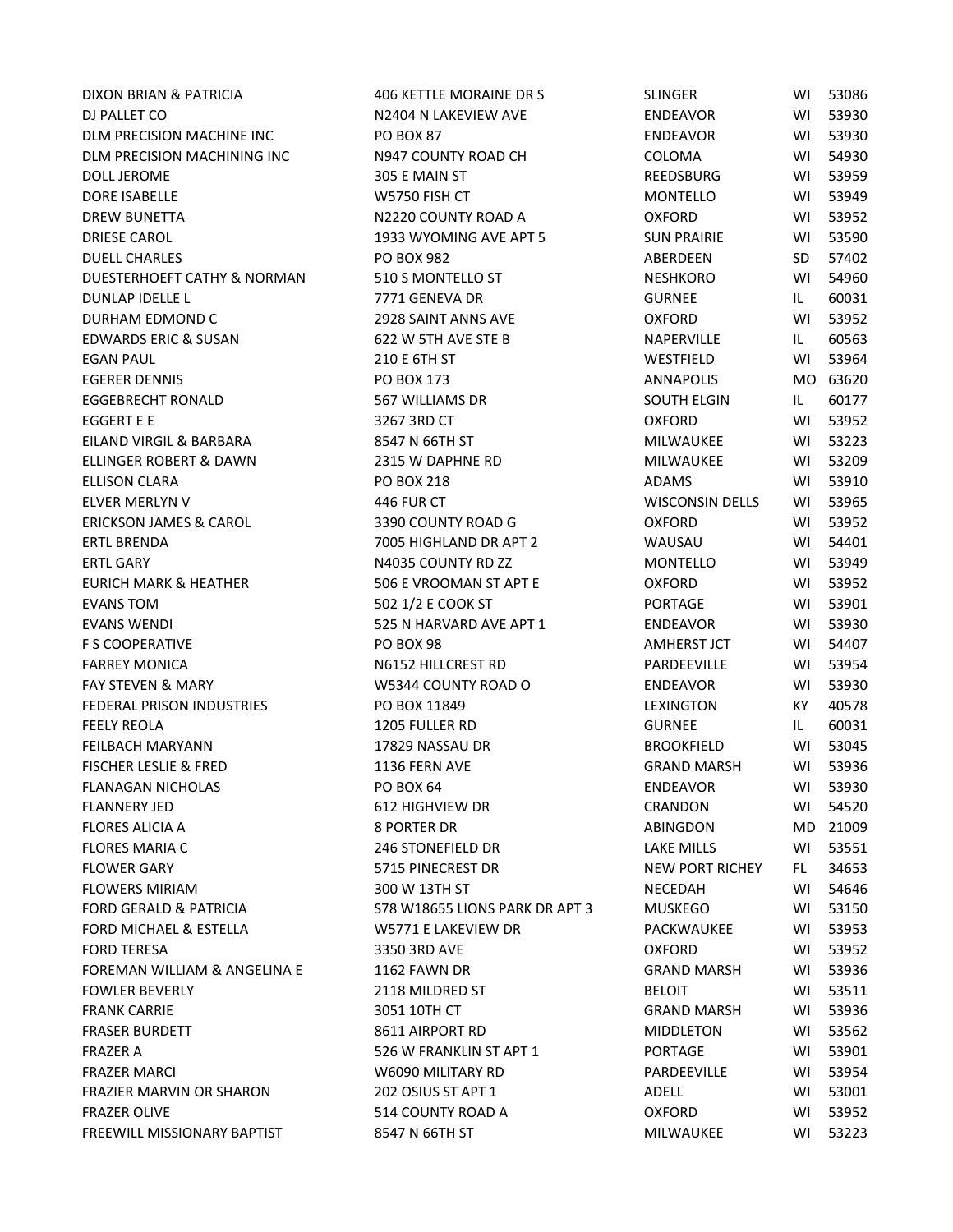| <b>FRENCL JAMES</b>                      | 3509 COUNTY RD G LOT 49               | <b>OXFORD</b>                           | WI       | 53952          |
|------------------------------------------|---------------------------------------|-----------------------------------------|----------|----------------|
| FS COOPERATIVE                           | <b>PO BOX 98</b>                      | AMHERST JCT                             | WI       | 54407          |
| <b>FUENTES REBECCA</b>                   | 536 CHARLES ST                        | REEDSBURG                               | WI       | 53959          |
| <b>FUNNEMARK AGNES</b>                   | RT.1 HWY 27                           | <b>CONRATH</b>                          | WI       | 54731          |
| GAJEWSKI JAMES P                         | 1725 E KANE PL APT 303                | <b>MILWAUKEE</b>                        | WI       | 53202          |
| <b>GANNON TOM</b>                        | <b>606 PILGRIM TRL</b>                | <b>SUN PRAIRIE</b>                      | WI       | 53590          |
| <b>GAPINSKI JOANN</b>                    | 101 E WEBB ST                         | SANDWICH                                | IL.      | 60548          |
| <b>GARON THOMAS L</b>                    | 21220 DAVIDSON RD                     | WAUKESHA                                | WI       | 53186          |
| <b>GATES GEORGE C</b>                    | 3180 8TH AVE                          | <b>WISCONSIN DELLS</b>                  | WI       | 53965          |
| <b>GAUGER FRANK</b>                      | 2479 GEORGETOWN CIR                   | <b>AURORA</b>                           | IL.      | 60503          |
| <b>GEIBL ROBERT</b>                      | 5514 W HAMPTON AVE                    | MILWAUKEE                               | WI       | 53218          |
| <b>GEIBL ROBERT &amp; JILL</b>           | 5514 W HAMPTON AVE                    | MILWAUKEE                               | WI       | 53218          |
| GEOGHAN DONALD                           | 1122 BIGHORN DR                       | ARKDALE                                 | WI       | 54613          |
| <b>GEORGE WILBUR</b>                     | 6700 S CRANDON AVE                    | <b>CHICAGO</b>                          | IL.      | 60649          |
| <b>GERARD RICK</b>                       | PO BOX 633                            | <b>MENOMONEE FALLS</b>                  | WI       | 53052          |
| <b>GHIZ PAULA</b>                        | <b>PO BOX 297</b>                     | CONNEAUT                                | OH       | 44030          |
| GIALDS & G J                             | 2974 9TH CT                           | <b>GRAND MARSH</b>                      | WI       | 53936          |
| <b>GIBBENS JOYCE</b>                     | 206 W MONROE ST APT 120               | <b>MAUSTON</b>                          | WI       | 53948          |
| <b>GIBSON ARTHUR</b>                     | 1141 12TH ST                          | <b>BARABOO</b>                          | WI       | 53913          |
| GLATCZAK LORRAINE                        | 253 FOREST LN                         | MONTELLO                                | WI       | 53949          |
| <b>GLEASON WILLIAM T</b>                 | 145 TIMBER LN                         | LA GRANGE PARK                          | IL.      | 60526          |
| <b>GODEK JAN</b>                         | 2686 9TH AVE                          | <b>ADAMS</b>                            | WI       | 53910          |
| <b>GOHEEN JEFF &amp; NATALIE</b>         | 2308 RUFUS RD                         | <b>REEDSBURG</b>                        | WI       | 53959          |
| <b>GOHLKE HAROLD</b>                     | W7147 COUNTY ROAD P                   | <b>ENDEAVOR</b>                         | WI       | 53930          |
| <b>GOLZ HAROLD H</b>                     | <b>PO BOX 13</b>                      | <b>OXFORD</b>                           | WI       | 53952          |
| <b>GOLZ HAZEL</b>                        | 215 NORTHRIDGE DR APT 103             | <b>PORTAGE</b>                          | WI       | 53901          |
| <b>GOODWIN KIM &amp; KELLY</b>           | N1421 STATE ROAD 22                   | <b>MONTELLO</b>                         | WI       | 53949          |
| <b>GOSLAWSKI NANCY &amp; JOEL</b>        | <b>PO BOX 533</b>                     | <b>FRIENDSHIP</b>                       | WI       | 53934          |
| GOSLAWSKI SYLVIA                         | N2658 1ST DR                          | <b>OXFORD</b>                           | WI       | 53952          |
| <b>GOSS LEROY</b>                        | 10568 GARR RD                         | <b>BERRIEN SPRINGS</b>                  | MI       | 49103          |
| <b>GOWIN ROY E</b>                       | 535 N MAIN ST APT 14                  | <b>ADAMS</b>                            | WI       | 53910          |
| GOZA ROBERT OR EUGENIA                   | 1185 PRICE DR                         | <b>ELGIN</b>                            | IL.      | 60120          |
| <b>GRAAN RONALD &amp; MAXINE</b>         | 10436 S GREEN BAY AVE                 | <b>CHICAGO</b>                          | IL.      | 60617          |
| <b>GRABARSKI STEVE</b>                   | W1196 HENRY LN                        | <b>FOUNTAIN CITY</b>                    | WI       | 54629          |
| <b>GRAFFIN RICHARD D</b>                 | 2573 GLADEVIEW RD                     | <b>COTTAGE GROVE</b>                    | WI       | 53527          |
| <b>GRANT BRUCE &amp; CAROL</b>           | 715 W PLEASANT ST ROOM 210            | <b>PORTAGE</b>                          | WI       | 53901          |
| GRANT JESSICA & STEPHEN                  | 806 PINEWOOD CT APT 10                | <b>MADISON</b>                          | WL       | 53714          |
| <b>GRAY DONNA R</b>                      | PO BOX 956                            | <b>SUN PRAIRIE</b>                      | WI       | 53590          |
| GREELEY THOMAS & MELISSA                 | 811 8TH ST                            | <b>VADER</b>                            |          | WA 98593       |
| <b>GREGORY MICHAEL E</b>                 | 9276 DORAL FAIRWAY                    | <b>ROCKFORD</b>                         | IL.      | 61103          |
| <b>GREGOUIRE JERILIN</b>                 | 1830 HUNTING PARK DR APT 2217         | REEDSBURG                               | WI       | 53959          |
| GRISHAM SUZZETTE M                       | 9415 W LAPHAM ST                      | <b>WEST ALLIS</b>                       | WI       | 53214          |
| <b>GRISSE HANS &amp; INGE</b>            | 1211 S MEYERS RD                      | LOMBARD                                 | IL.      | 60148          |
| <b>GROOMS PAUL W</b>                     | 5080 OAK FARM WAY                     | <b>FLOWERY BRANCH</b>                   | GA       | 30542          |
| <b>GRORICH VIOLA</b>                     | 926 FERN AVE                          | <b>GRAND MARSH</b>                      | WI       |                |
| <b>GROSS ALBERT</b>                      | 52 ROSEMONT AVE                       | <b>ROSELLE</b>                          | IL.      | 53936<br>60172 |
| <b>GROSS ANNE</b>                        | PO BOX 619                            | <b>FRIENDSHIP</b>                       | WI       | 53934          |
|                                          |                                       |                                         |          |                |
| GUETZKE KENNETH<br>GUEVARA AMBER & CHRIS | W172N13369 DIVISON RD<br>3011 11TH DR | <b>GERMANTOWN</b><br><b>GRAND MARSH</b> | WI<br>WI | 53022<br>53936 |
| GUEVARA AMBER                            | 3011 11TH DR                          | <b>GRAND MARSH</b>                      |          | 53936          |
| <b>GUGEL WILLIAM</b>                     | 1250 SPRINGBROOK DR                   | <b>BARABOO</b>                          | WI       | 53913          |
|                                          |                                       |                                         | WI       |                |
| <b>GUNDERSON JEFF &amp; PAM</b>          | 2919 BLUEBIRD DR                      | <b>PORTAGE</b>                          | WI       | 53901          |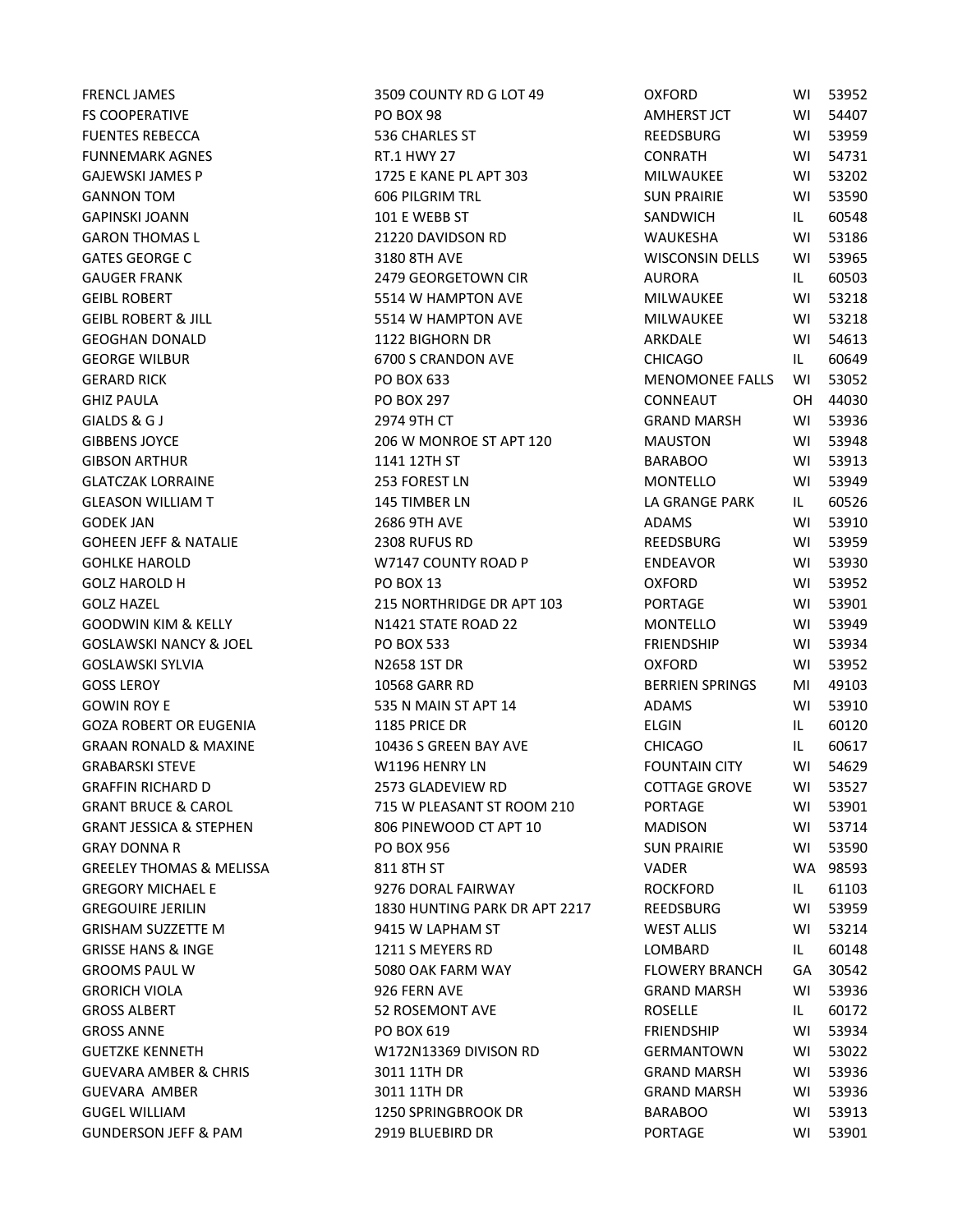HAGEDORN KENNETH OR MARY 723 SHERWOOD LN JEFFERSON WI 53549 HALE JAMES N3791 10TH DR MONTELLO WI 53949 HALL JIM & SUSAN NATURELLO WATER COUNTY ROAD COUNT MELL IN A MONTELLO MONTELLO MONTELLO MONTELLO MONTELLO MUNI HAMMOND Q 3224 OAK ST STEVENS POINT WI 54481 HANDLE WILLIAM & JANET 670 FERN AVE GRANDLE WILLIAM & SANT HANSELMAN BETTY K 3422 S GLEN PARK CT HARASIM ANDRZEJ 4442 S ARCHER AVE CHICAGO IL 60632 HARRING VIVIAN 2849 E 1065 N HARRIS WALTER **PO BOX 516** OXFORD WI 539526 HARRISON SYLVIA 4023 45TH AVE HATCHER JOE P 7606 W 157TH ST HATTABAUGH BRENT & MAGEN 635 COUNTY ROAD A GRAND GRAND GRAND MARSH GRAND MARSH GRAND MARSH WITH MARSH WITH MARSH WI 539367 (GRAND MARSH WI 539367 (GRAND MARSH WITH MARSH WITH MARSH WITH MARSH WITH MARSH WITH MARSH WITH MAR HAUGE THOMAS L PO BOX 67 PACKWAUKEE WITH SALE PO BOX 67 HAUSER CORY **WITH A CONFORM WITH A CONFORM A CONFORM CONFORM CONFORM A CONFORM CONFORM CONFORM CONFORM CONFORM** HAUSERMANN ERWIN & TERA 13152 LEMON AVE GRAND GRAND GRAND GRAND GRAND ISLAND GRAND FOR 32735 HAYNES MARK 3021 W 6TH CT GRAND MARSH WI 53936 HEBEL JODI N1188 8TH LN ENDEAVOR WI 53930 HEBEL RUSSELL ENDER W5011 COUNTY ROAD O ENDER BELIEVE SERVICE OF THE SERVICE OF THE SERVICE OF THE SERVICE OF T HEISZ KIMBERLY **ENDEAVOR KIMBERLY ENDER KIMBERLY ENDER KIMBERLY** HEISZ VICTORIA 809 W GAIL LN ENDEAVOR WI 53930 HELLAND CARL & BETTY 1086 CHURCH AVE HENNING LUCILLE THE STOLE SHOW STOLEN STOLEN AND MILLON SHOW STOLEN STOLEN ASSAULT AND MILLON STOLEN AND MILLON HERING JOSH 409 W PARK AV AURORA IL 60506 HERRICK PATTI 3511 WHYTECLIFF WAY SUN PRAIRIES HETRICK RICHARD 255 ASH ST OXFORD CONFORM AND THE STUDIES OF A STUDIES OF A STUDIES OF A STUDIES OF A STUDIES HICKEY LORRAINE LATER 2014 N LA LONDE AVE LATER IL 6014 N LA LONDE AVE HINDS BRIAN 43W930 NOTTINGHAM DR ELBURN IL 60119 HINSKI PAUL 876 FUR AVE WISCONSIN DELLS WI 53965 HINTZ LEROY 497 EMBER AVE OXFORD WI 53952 HIRSCH DENNIS & SUSAN PO BOX 119 HISEL CYNTHIA 344 CHURCH ST OXFORD WI 53952 HOBBS TERRI 1130 S 28TH ST UPPR MILWAUKEE WI 53215 HODGES DORIE NEWSLAUD NEWSLAUD NEWSLAUD NEWSLAUD NEWSLAUD NEWSLAUD NEWSLAUD NEWSLAUD NEWSLAUD NEWSLAUD NEWSLAU HOFF KELI 495 W PRAIRIE ST ENDEAVOR WI 53930 HOFFMAN ANGELA 2602 6TH AVE GRAND MARSH GRAND GRAND GRAND MARSH WI 53936 HOLLAND MARK THE RESERVE TO A 1101 N MAIN ST THE RESERVE TO A RESERVE THE RESERVE TO A RESERVE THE RESERVE TO A HOLTZ LEROY & VIRGINIA 1532 S STATE ST AND BELVIDE BELVIDE BELVIDE BELVIDE BELVIDE HOMAN FRANK P 33072 2012 1462 CHESHIRE LN HOPP OTTO E CICCERO IL 60804 SOLDING A 3211 S 49TH AVE CICERO IL 60804 CICERO IL 6080404 CICERO IL 6080404 CIC HOROSINSKI EILEEN 3358 W 114TH ST HOUSLET MARK THE RIPON SERVICE RESEARCH AND A STONEY RIDGE RD HOUSLET NAOMI & TRAVIS FORD AND THE PO BOX 174 HOUSLET NEIL & KATHRYN 4555 S MISSION RD # 530 HOUSLET TRAVIS PO BOX 174 OXFORD WI 53952 HOWAY PATRICK & RUTH 3403 3RD DR HUBBARD KIMBERLY & GRADIE 7032 W CONGRESS ST TAND TO A THE RESERVE TO A THE RESERVED ON A THE RESERVED ON A TH HUBER FENCING FERMING THE STO MEADOW LN FENCING FOR THE STOLEN ASSESSED. HUGHES ROBERT 1404 E KING ST SHERMAN TX 75090 HUMMEL PAUL & DIANE 2700 FEATHER RUN TRL WEST COLLUMBIA SC 2016 HUNGER NEAL NEAL 2104 LUDINGTON AVE HUTSON EDITH GRAND MARSH 2968 6TH AVE GRAND GRAND GRAND GRAND GRAND MARSH WI 539436 GRAND MARSH WI 53936 GRAND MARSH WI 53936 HUZAR B M & DINA  $\overline{a}$  550 W LIBERTY ST ATP 19

| <b>EFFERSON</b>      | W١  | 53549 |
|----------------------|-----|-------|
| MONTELLO             | W١  | 53949 |
| MONTELLO             | W١  | 53949 |
| <b>STEVENS POINT</b> | W١  | 54481 |
| <b>GRAND MARSH</b>   | WI  | 53936 |
| NEW BERLIN           | W١  | 53151 |
| <b>HICAGO</b>        | IL. | 60632 |
| DEMOTTE              | IN  | 46310 |
| )XFORD               | W١  | 53952 |
| (ENOSHA              | W١  | 53144 |
| <b>DRLAND PARK</b>   | IL. | 60462 |
| GRAND MARSH          | W١  | 53936 |
| <b>ACKWAUKEE</b>     | W١  | 53953 |
| )XFORD               | W١  | 53952 |
| GRAND ISLAND         | FL. | 32735 |
| <b>GRAND MARSH</b>   | WI  | 53936 |
| NDEAVOR              | WI  | 53930 |
| <b>NDEAVOR</b>       | W١  | 53930 |
| <b>NDEAVOR</b>       | WI  | 53930 |
| <b>NDEAVOR</b>       | W١  | 53930 |
| NISC RAPIDS          | W١  | 54494 |
| <b>MILWAUKEE</b>     | WI  | 53228 |
| <b>NURORA</b>        | IL. | 60506 |
| <b>JUN PRAIRIE</b>   | W١  | 53590 |
| )XFORD               | W١  | 53952 |
| OMBARD.              | IL. | 60148 |
| <b>LBURN</b>         | IL  | 60119 |
| NISCONSIN DELLS      | WI  | 53965 |
| <b>DXFORD</b>        | W١  | 53952 |
| AVOCA                | WI  | 53506 |
| <b>DXFORD</b>        | W١  | 53952 |
| MILWAUKEE            | W١  | 53215 |
| <b>MONTELLO</b>      | WI  | 53949 |
| NDEAVOR              | WI  | 53930 |
| GRAND MARSH          | WI  | 53936 |
| <b>PRINCETON</b>     | IL. | 61356 |
| <b>BELVIDERE</b>     | IL  | 61008 |
| <b>EWAUKEE</b>       | WI  | 53072 |
| <b>CICERO</b>        | IL  | 60804 |
| <b>HICAGO</b>        | IL  | 60655 |
| RIPON                | WI  | 54971 |
| <b>DXFORD</b>        | W١  | 53952 |
| Tucson               | AZ  | 85746 |
| <b>)XFORD</b>        | WI  | 53952 |
| <b>)XFORD</b>        | WI  | 53952 |
| <b>MILWAUKEE</b>     | WI  | 53218 |
| <b>HUXLEY</b>        | IA  | 50124 |
| <b>HERMAN</b>        | ТX  | 75090 |
| NEST COLUMBIA        | SC  | 29169 |
| NAUWATOSA            | WI  | 53226 |
| GRAND MARSH          | WI  | 53936 |
| <b>ADAMS</b>         | WI  | 53910 |
|                      |     |       |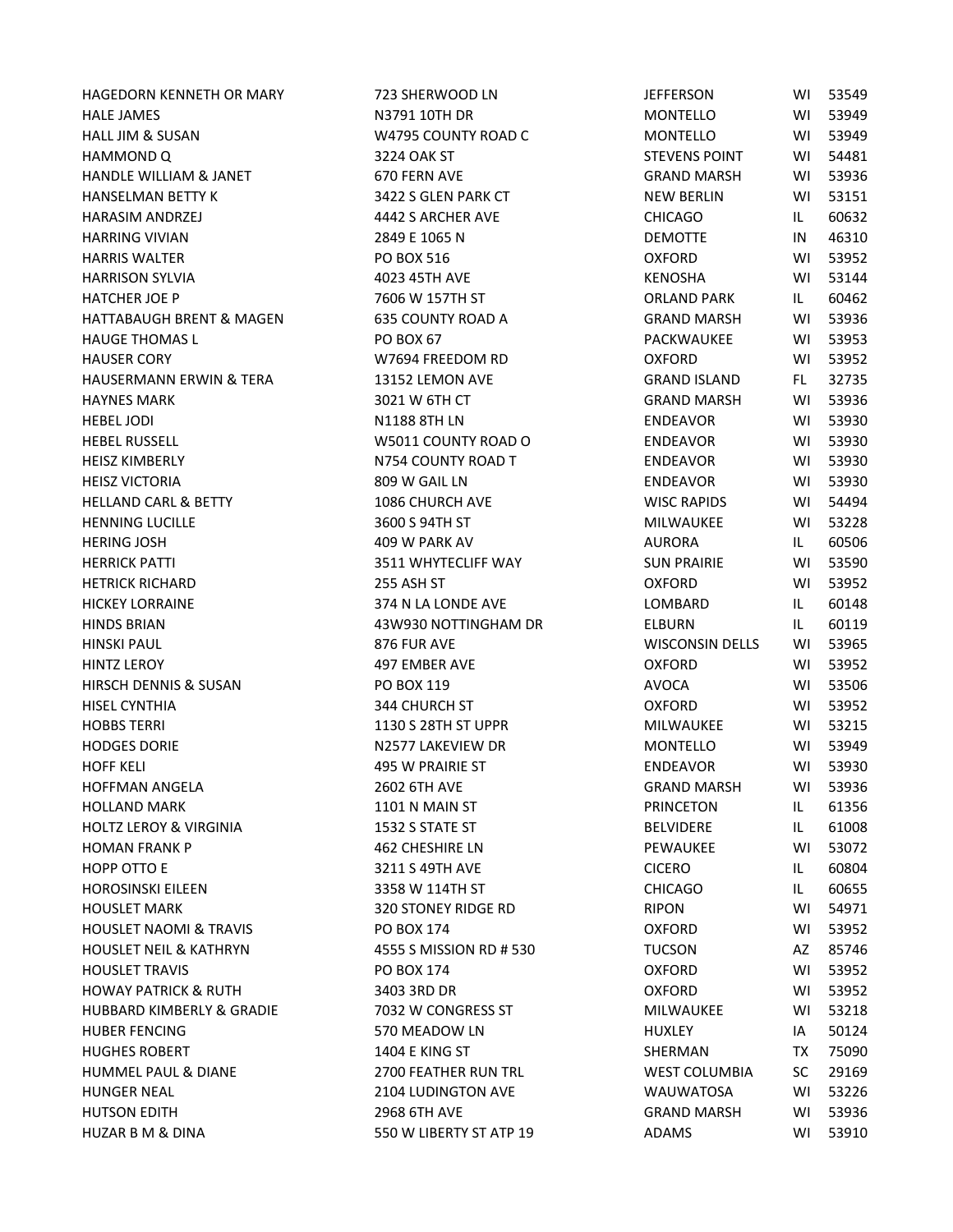| <b>IRBE KIM</b>              | 51 FAWN DR                  | <b>BARABOO</b>     | WI  | 53913    |
|------------------------------|-----------------------------|--------------------|-----|----------|
| JACOB RONALD T               | 6314 STATE HIGHWAY 38       | <b>FRANKSVILLE</b> | WI  | 53126    |
| JAKUBCEK LADISLAV            | <b>PO BOX 45</b>            | <b>OXFORD</b>      | WI  | 53952    |
| <b>JAMES PATRICK</b>         | PO BOX 1448                 | <b>BELEN</b>       |     | NM 87002 |
| JANCIK ELAINE & JOHN         | 420 FOX RUN LN              | HAMPSHIRE          | IL. | 60140    |
| JANDA ESTHER R               | <b>204 PARKWAY DR</b>       | S MILWAUKEE        | WI  | 53172    |
| JANKOWSKI PAUL               | 2684 W 9TH CT               | ADAMS              | WI  | 53910    |
| JANKOWSKI WENDY M & JOHN M   | E7453 COPPER SPRINGS LN     | REEDSBURG          | WI  | 53959    |
| <b>JANTZEN CHRISTY</b>       | 459 E M D ST                | <b>CADOTT</b>      | WI  | 54727    |
| JARMUSZ MADELINE             | 2917 BRENTWOOD DR           | <b>GRAND MARSH</b> | WI  | 53936    |
| J-CAL ENTERPRISES INC        | W7999 FERN RD               | <b>OXFORD</b>      | WI  | 53952    |
| <b>JISKO RAYMOND</b>         | 8950 S 29TH ST              | <b>FRANKLIN</b>    | WI  | 53132    |
| JOHNSON DAVID & JUSTINE      | 115 LEE ST W                | <b>DALLAS</b>      | WI  | 54733    |
| JOHNSON DON & BARB           | 2208 N 2929TH RD            | MARSEILLES         | IL. | 61341    |
| <b>JOHNSON EVERETT</b>       | PO BOX 603                  | <b>CLINTON</b>     | WI  | 53525    |
| JOHNSON GREGORY & PAULA G    | 5857 PARK HILL CIR          | <b>FITCHBURG</b>   | WI  | 53711    |
| JOHNSON JEFF & SUSAN         | PO BOX 491                  | <b>WONDER LAKE</b> | IL. | 60097    |
| JOHNSON JOSHUA               | W10649 WASHINGTON ST        | <b>POYNETTE</b>    | WI  | 53955    |
| JOHNSON LYNN & WENDY         | N1897 LIBBY RD              | ADELL              | WI  | 53001    |
| JOHNSON PHILIP               | W6448 COUNTY ROAD P         | ENDEAVOR           | WI  | 53930    |
| JOHNSON RUTH M               | 3601 S 147TH ST             | <b>NEW BERLIN</b>  | WI  | 53151    |
| JOHNSON TIMOTHY OR CAROL     | 2995 11TH DR                | <b>GRAND MARSH</b> | WI  | 53936    |
| JOHNSTON PATRICIA            | 1853 13TH DR                | <b>FRIENDSHIP</b>  | WI  | 53934    |
| JONES HOWARD & MARLYS        | 210 LAKE ST                 | PARDEEVILLE        | WI  | 53954    |
| JOSEPH JOHNSON MARK          | 17721 ABIGAIL LN            | <b>ORLAND PARK</b> | IL. | 60467    |
| JOYCE SCOTT A                | 318 S MARINA ST APT 14      | PRESCOTT           | AZ  | 86303    |
| JUCKEM FRANCIS A             | W5898 FISH CT               | MONTELLO           | WI  | 53949    |
| <b>KALAS NORBERT</b>         | <b>W5928 8TH LN</b>         | <b>MONTELLO</b>    | WI  | 53949    |
| <b>KARN TERESA</b>           | 8194 N RILEY RD             | VERONA             | WI  | 53593    |
| <b>KASTIGAR MARK</b>         | 658 FISH AVE                | <b>OXFORD</b>      | WI  | 53952    |
| KAUFMAN GAIL                 | 264 W EDGEWATER ST          | <b>PORTAGE</b>     | WI  | 53901    |
| KAUFMAN PAT                  | 274 BEECH ST                | <b>OXFORD</b>      | WI  | 53952    |
| <b>KEEVERS THOMAS</b>        | 316 S CLIFTON AVE           | <b>PARK RIDGE</b>  | IL. | 60068    |
| <b>KELLERMANN JOHN</b>       | 104 S STATE ST APT 9E       | <b>ELGIN</b>       | IL. | 60123    |
| <b>KELLEY CAROL</b>          | 2953 BRENTWOOD DR           | <b>GRAND MARSH</b> | WI  | 53936    |
| <b>KELLEY ROBERT</b>         | 2702 7TH AVE                | <b>WAUKESHA</b>    | WI  | 53188    |
| <b>KELLY FRANK</b>           | 614 W SLIFER ST             | <b>PORTAGE</b>     | WI  | 53901    |
| <b>KELLY RUTH F</b>          | <b>6 SNOOK DR</b>           | <b>SEBRING</b>     | FL. | 33875    |
| <b>KELM PAUL &amp; LYNNE</b> | <b>3010 RIVIERA RUE</b>     | <b>GREEN BAY</b>   | WI  | 54301    |
| <b>KEMPF WELDON</b>          | N2565 LAKEVIEW DR           | <b>MONTELLO</b>    | WI  | 53949    |
| KICK RALPH M                 | <b>PO BOX 395</b>           | <b>OXFORD</b>      | WI. | 53952    |
| KIEFER HELENE                | 684 PFINGSTEN RD            | <b>NORTHBROOK</b>  | IL. | 60062    |
| KIENAPPEL ALETA              | <b>PO BOX 226</b>           | WESTFIELD          | WI  | 53964    |
| KILBURG DAVE & HEIDI         | 996 FERN AVE                | <b>GRAND MARSH</b> | WI  | 53936    |
| KILKENNY DAVID & KATHY       | 109 S RIVER DR              | <b>ENDEAVOR</b>    | W١  | 53930    |
| KILLMAN STANLEY & DEBBIE     | 2400 N ARIZONA AVE APT 1125 | CHANDLER           | AZ  | 85225    |
| KINDRED ELIZABETH M          | 312 W PRAIRIE ST            | <b>ENDEAVOR</b>    | WI  | 53930    |
| KING JOANNE & ALBERT         | 10756 1ST WAY N             | ST PETERSBURG      | FL. | 33716    |
| KINGSLEY JAMES               | 107 SADDLE RDG              | <b>PORTAGE</b>     | WI  | 53901    |
| KLEIST IRMIE                 | 100 VILLAGE SQ APT 80       | <b>MONTELLO</b>    | WI  | 53949    |
| KLINE WILLIAM & DONNA        | 9309 ERIC CIRCLE            | <b>KINGSTON</b>    | IL. | 60145    |
| KLUGE GEORGIA                | PO BOX 895                  | <b>WYOCENA</b>     | W١  | 53969    |
|                              |                             |                    |     |          |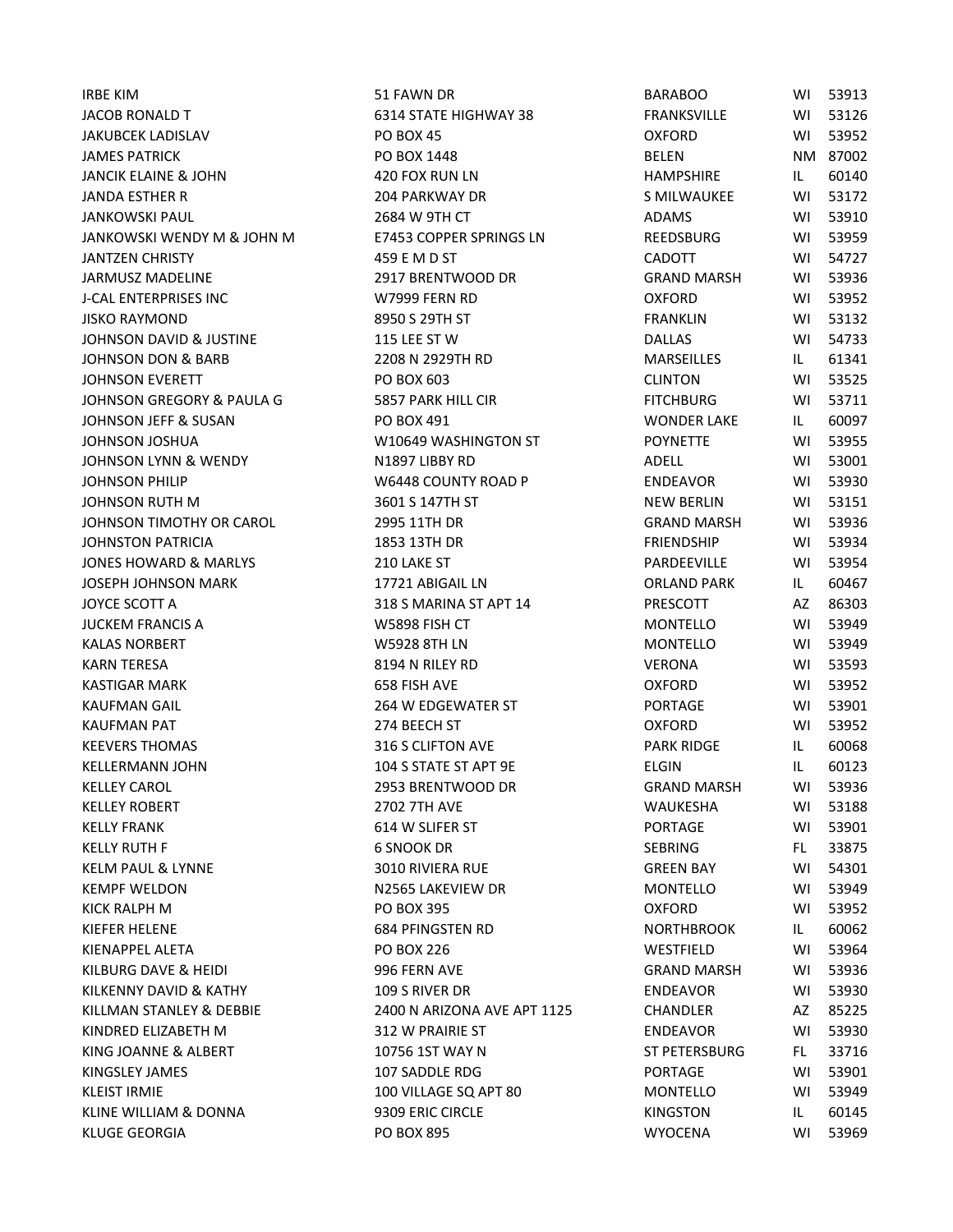| KNIGHT DIXIE                     | 3266 8TH AVE               | <b>WISCONSIN DELLS</b> | WI  | 53965 |
|----------------------------------|----------------------------|------------------------|-----|-------|
| <b>KNOCH HARRY</b>               | 2761 N 45TH ST             | MILWAUKEE              | WI  | 53210 |
| KOBERSTEIN OLGA                  | 3528 ATWOOD AVE APT 314    | <b>MADISON</b>         | WI  | 53714 |
| KOEHN ALFRED                     | 1234 BRIGHAM WAY           | GENEVA                 | IL  | 60134 |
| <b>KOENIG BRIAN</b>              | 8562 STONEBROOK CIR        | <b>MIDDLETON</b>       | WI  | 53562 |
| KOLLMAN GLORIA                   | 4642 LESLIE ANN LN         | <b>RACINE</b>          | WI  | 53403 |
| KOONCE ELIZABETH & DIANE         | 5317 W NEWPORT AVE         | <b>CHICAGO</b>         | IL. | 60641 |
| <b>KOPP SUZANNE</b>              | 412 HASKIN DR              | PARDEEVILLE            | WI  | 53954 |
| KOPSTEIN STEVE                   | 443 RUSSELL ST             | <b>BARABOO</b>         | WI  | 53913 |
| <b>KORAS BETTY M</b>             | 735 LYMAN AVE              | <b>OAK PARK</b>        | IL  | 60304 |
| KOSMATKA GAYLE & DOUGLAS         | <b>PO BOX 36</b>           | <b>ENDEAVOR</b>        | WI  | 53930 |
| KOZINSKI DEREK                   | 5643 N KOLMAR AVE          | <b>LINCOLNWOOD</b>     | IL. | 60646 |
| KRAEMER RICHARD R                | 2120 S 97TH ST             | <b>WEST ALLIS</b>      | WI  | 53227 |
| <b>KRANJEC JOHN &amp; ARLENE</b> | 555 N STARK DR             | PALATINE               | IL. | 60074 |
| <b>KREGER ERNEST</b>             | 229 N STATE ST             | POPLAR GROVE           | IL. | 61065 |
| KRENZIEN WALTER & LORRAINE       | W268N1944 SHOOTING STAR RD | PEWAUKEE               | WI  | 53072 |
| KRIZAN BARB                      | 406 COUNTY ROAD I          | <b>OXFORD</b>          | WI  | 53952 |
| <b>KROEGER JOHN &amp; DIANE</b>  | 1181 FAWN DR               | <b>GRAND MARSH</b>     | WI  | 53936 |
| <b>KRUEGER JONATHAN</b>          | N1977 RIZER RD             | <b>ENDEAVOR</b>        | WI  | 53930 |
| KUBECK JEFF                      | N50W15489 SUSAN DR         | <b>MENOMONEE FALLS</b> | WI  | 53051 |
| KUKONEN GERALD & ELIZABETH I     | 550 RIVER ROAD APT #8      | <b>COLUMBUS</b>        | WI  | 53925 |
| KULINSKY SHELDON                 | W5732 LAKEVIEW DR E        | MONTELLO               | WI  | 53949 |
| KURTH KATHERINE                  | 2643B N MURRAY AVE         | MILWAUKEE              | WI  | 53211 |
| KURZWEIL RICHARD                 | 1125 B SILVER DR APT 204   | <b>BARABOO</b>         | WI  | 53913 |
| LABRENZ CECIL                    | 17604 OAK GROVE RD         | HARVARD                | IL. | 60033 |
| <b>LACNY JEAN</b>                | N3315 4TH LN               | <b>OXFORD</b>          | WI  | 53952 |
| LAGUFF SHAWN                     | <b>PO BOX 514</b>          | <b>OXFORD</b>          | WI  | 53952 |
| LAMARCHE THOMAS                  | 1087 FAWN DR               | <b>GRAND MARSH</b>     | WI  | 53936 |
| LAMBRECHT WILLIAM                | <b>W5953 ELK DR</b>        | WESTFIELD              | WI  | 53964 |
| LANGE JASON                      | W13203 CYPRESS LN          | COLOMA                 | WI  | 54930 |
| LAROCHE JR GEORGE                | 222 E VROOMAN ST           | <b>OXFORD</b>          | WI  | 53952 |
| LARSON JERRY                     | 281 PALERMO CIR            | FT MYERS BCH           | FL. | 33931 |
| LAUTENBACH GERALDINE             | 819 S UNIVERSITY AVE #302  | <b>BEAVER DAM</b>      | WI  | 53916 |
| LAWNICZAK ANDREW                 | 703 6TH ST                 | PERU                   | IL. | 61354 |
| <b>LAWSON PATRICK</b>            | N7127 10TH LN              | MONTELLO               | WI  | 53949 |
| LEBENSORGER ALAN                 | 2935 LINCOLN AVE           | <b>OXFORD</b>          | WI  | 53952 |
| LEE SYLEARY                      | 2368 N 1ST ST              | MILWAUKEE              | WI  | 53212 |
| LEE TIM & PEGGY                  | <b>214 FUR DR</b>          | <b>OXFORD</b>          | WI  | 53952 |
| LEEGE TIM & BETH                 | N8447 LEWISTON STATION RD  | <b>WISCONSIN DELLS</b> | WI. | 53965 |
| LEHR LAVERLE                     | W5303 COUNTY ROAD C        | <b>MONTELLO</b>        | WI. | 53949 |
| LEISNER HENRY & HARRIETTE        | PO BOX 399                 | KEWASKUM               | WI. | 53040 |
| LEONARD ROGER                    | 2984 COUNTY ROAD B         | <b>GRAND MARSH</b>     | WI  | 53936 |
| <b>LEVERICH BRYAN</b>            | 602 W GAIL LN              | <b>ENDEAVOR</b>        | WI  | 53930 |
| LEVINS JEHIEL & JOY              | 503 S CLINTON ST APT A     | <b>PRINCETON</b>       | WI. | 54968 |
| LEWIS THOMAS & BARBARA           | W6368 GROVE ST             | FOND DU LAC            | WI  | 54935 |
| <b>LIGHTFOOT ROGER</b>           | <b>252 CHURCH AVE</b>      | REDGRANITE             | WI. | 54970 |
| LINCOLN LINDA M                  | 6666 ODANA RD              | <b>MADISON</b>         | WI  | 53719 |
| LIND TIMOTHY                     | 393 FOX LN                 | <b>OXFORD</b>          | WI  | 53952 |
| LLOYD JESSICA                    | 618 ALBERT RD              | <b>BARABOO</b>         | WI  | 53913 |
| LOCHNER FLOYD O                  | <b>PO BOX 290</b>          | <b>OXFORD</b>          | WI. | 53952 |
| LOMBARDO FRANK                   | <b>PO BOX 72</b>           | <b>GRAND MARSH</b>     | WI. | 53936 |
| LOW HAZEL                        | 235 Forest Ln              | MONTELLO               | WI  | 53949 |
|                                  |                            |                        |     |       |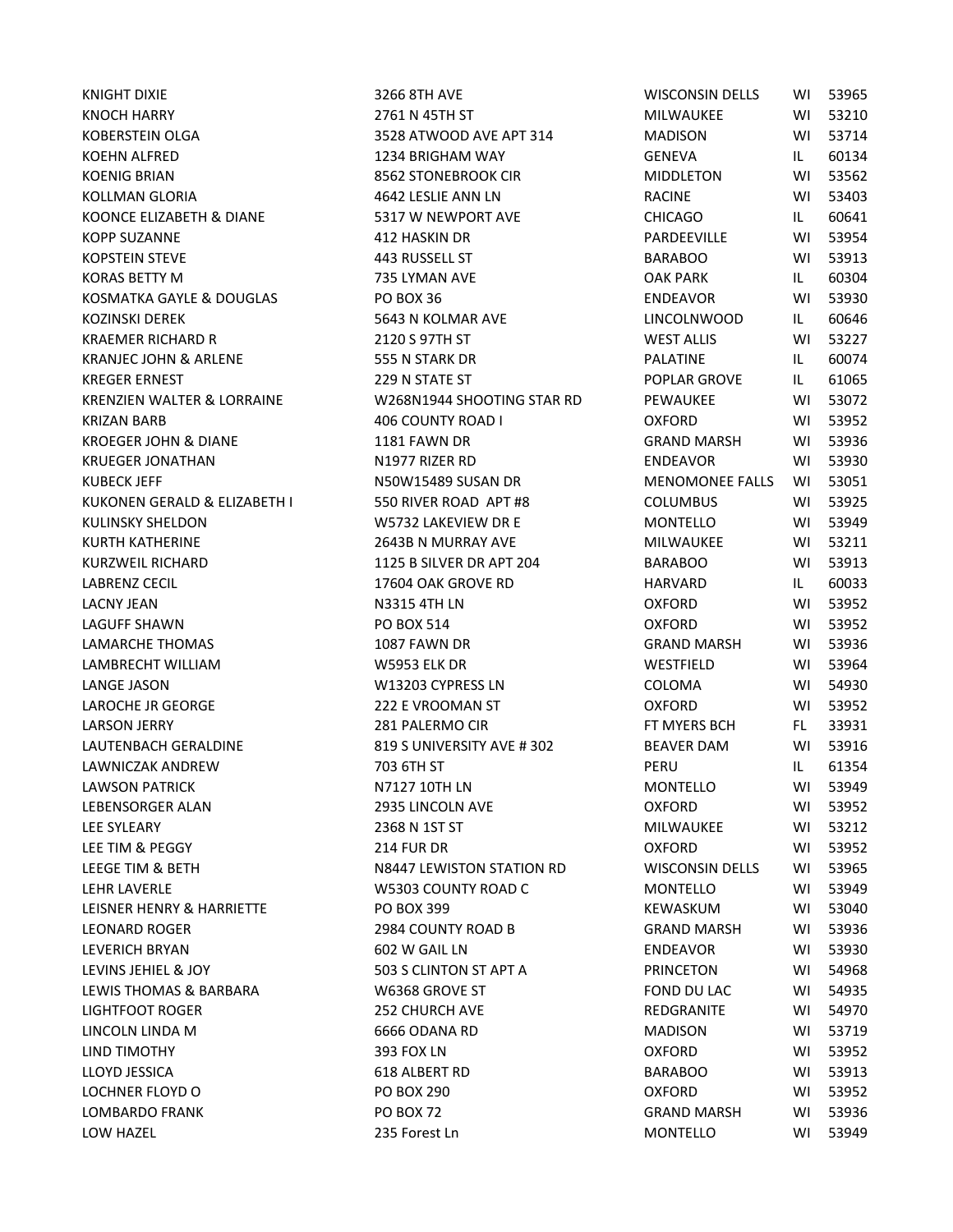LUER ANN 206 E ORMSBY ST OXFORD WI 53952 LUND AUDEEN E FLUSH SOLISHARON DR FLUSHING MI 4843444 SOLISHARON DR LUND ERIC 208 S 4TH ST STOUGHTON WI 53589 LUNNEY JOHN JAN SUNDAY SERIES SOMETIME SERIES OF THE STATE IN NAPERVILLE IN NAPERVILLE IN NAPERVILLE IN NAPERVILLE IN MACHEREY ROBERT OR JUNE 1921 LAURA LN MACK IRENE 1220 LINDEN AVE PARK RIDGE IN THE PARK RIDGE IN THE PARK RIDGE IN THE PARK RIDGE IN THE PARK RIDGE I MAIR JOHN 8035 OAK POINT DR MALECKI PAUL **AUGUST 14430 N NEW ENGLAND AVE** MANTHEY CARY & ANN 223 E WOOD ST MARANAN JOANN M 615N 75TH ST MARKIN MICHAEL 308 KIRBY ST MARKS LYNNEA NEW NOTIFIED ON NEW NORTH STATISTICS OF A LATE OF THE LATE OF THE LATE OF THE LATE OF THE LATE OF THE LATE OF THE LATE OF THE LATE OF THE LATE OF THE LATE OF THE LATE OF THE LATE OF THE LATE OF THE LATE OF THE MARKWALD RUDOLF & MARILYNN 140 CALK LN APT 2004 BOERNE TABLE MARLEWSKI KEVIN & JENNIFER 2027 OLMSTEAD DR MARQUETTE COUNTY CORONER PO BOX 237 OXFORD WINDOW CONTROL COUNTY CORONER MARTENS NATHAN **NATHAN NATHAN NATHAN NATHAN NATHAN NATHA**N NATHAN NATHAN NATHAN NATHAN NATHAN NATHAN NATHAN NATH MARTIN JACK PO BOX 492 OXFORD WI 53952 MARTIN JERRY W 525 S PERRY PKWY APT 1 MARTIN KENNETH & RITA 19 IKI DR APT 5 EDGERTON WISSENSE EDGERTING WITH THE SEDGERT OF STATISTICS. MASON JANET M 339656 713 FUR AVE WISCONSIN DELLIS WISCONSIN DELLIS WISCONSIN DELLIS WITH A VEHICLE WITH A VEHICLE WI MASON LEE SAND SELLING STATE STATES SHIFFLET RD LOT 31 MATIJEVICH PETER PO BOX 684 PACKWAUKEE WITH SALES AND THE PO BOX 684 MATLOCK MIKE 3266 8TH AVE WISCONSIN DELLS WI 53965 MATTHEWS PATRICK 624 MAYWOOD ST MAY IRENE 116 TWIN LN BEAVER DAM WI 53916 MAYER WENDY FOR THE GOS WINDER ON THE GOS WI GAIL LN MCCALMONT WILLIAM & JUDY W6829 FERN RD MCCALMONT WILLIAM & JUDY PO BOX 584 MCCHESNEY CANDI DERINI PO BOX 494 GRANT PO BOX 1994 MCCOLLUM ROBERT & CONNIE  $\begin{array}{ccc} 712 & \text{COUNTY} \text{ RDA} \end{array}$  ( MCCONNELL BRADLEY 9520 VIRGINIA PINE CT LAS VEGAS NV 89123 MCFARLIN AGNES 63221 COUNTY RD G OXFORD WI 539521 COUNTY RD G MCINTYRE A.J. 621 COUNTY RD E GRAND MARSH WI 54936 COUNTY RD E MCKELLIPS LINDA **EXECUTE 1216** W GROVE ST **BURLINGS** MCMILLION RAYMOND 510 LINCOLN ST LOT 33 MCQUOWN LOWELL 1001 BLUEWATER DR # 151 MCWILLIAMS JAMES & JOANN 3018 6TH AVE GRAND GRAND GRAND GRAND GRAND GRAND GRAND GRAND GRAND GRAND GRAND GRAND G MEADE WILLIAM 2551 PLOVER RD MEDVED ANA 746 FISH DR WISCONSIN DELLS WI 53965 MEINDL ANDREW & HEIDI PO BOX 145 OXFORD WI 53952 MEINHARDT KURT NAMEN AND A STREAM NAMEN NAMEN ON THE OXFORD WITH CT MEISSNER FAMILY FARM LLC 140 N PRAIRIE DR OCONOMOWOC WI 53066 MID-AMERICA PAYPHONES, INC 2236 W BLUEMOUND RD SUITE C WALLER WIE SHA WI 531866 WILLOW FOR SUITE C MIKOLON EDWARD N4508 10TH AVE MONTELLO MONTELLO METALLO METALLO MISSION IN THE MONTELLO MUSIC WITH A MONTELLO MI MIKRUT JULIA H 2816 CANYON DR JACKSON WI 53037 MILLER JOAN PO BOX 334 OXFORD WI 53952 MILLER KENT & CYNDI 1837 MOUNT VERNON RD SE CEDAR RAPIDS IA 52403 MILLER KENT & CYNDI **N2154 COUNTY ROAD CX** MILLER MARIE R 3101 HICKORY GROVE AVE RACINE WI 53403 MILLER R A 404 N SHUMAN ST MILLS GARY **ENDEAVOR WINDERS OF STATE STATES OF STATES AND RESERVIEW AVE** 

LUDEMAN ROBERT TELL THE TRATT ST THE WINDOW OF THE WHITE WILL ALL THE WHITE WILL ARE AN UNIVERSITY OF THE WINDOW OF THE WILL ALL THE WILL ARE AN UNIVERSITY OF THE WILL ALL THE WILL ALL THE WILL ALL THE WILL ARE AN UNIVERSI

| <b><i>NHITEWATER</i></b> | WI        | 53190 |
|--------------------------|-----------|-------|
| )XFORD                   | W١        | 53952 |
| <b>LUSHING</b>           | MI        | 48433 |
| <b>TOUGHTON</b>          | W١        | 53589 |
| NAPERVILLE               | IL.       | 60540 |
| <b>NAUKESHA</b>          | WI        | 53186 |
| <b>ARK RIDGE</b>         | IL.       | 60068 |
| <b>RISCO</b>             | TX        | 75034 |
| IARWOOD HEIGHTS          | IL.       | 60706 |
| )XFORD                   | WI        | 53952 |
| NAUWATOSA                | W١        | 53213 |
| <b>NDGEWAY</b>           | WI        | 53582 |
| <b>YNDON STATION</b>     | WI        | 53944 |
| 3OERNE                   | <b>TX</b> | 78006 |
| NOODSTOCK                | IL.       | 60098 |
| <b>DXFORD</b>            | WI        | 53952 |
| <b>NDEAVOR</b>           | WI        | 53930 |
| <b>DXFORD</b>            | WI        | 53952 |
| DREGON                   | W١        | 53575 |
| <b>DGERTON</b>           | W١        | 53534 |
| WISCONSIN DELLS          | WI        | 53965 |
| PRING GREEN              | W١        | 53588 |
| <b>ACKWAUKEE</b>         | WI        | 53953 |
| NISCONSIN DELLS          | WI        | 53965 |
| <b>MADISON</b>           | W١        | 53704 |
| <b>BEAVER DAM</b>        | WI        | 53916 |
| NDEAVOR                  | WI        | 53930 |
| <b>MONTELLO</b>          | WI        | 53949 |
| PORTAGE                  | WI        | 53901 |
| GRANT PARK               | IL.       | 60940 |
| <b>GRAND MARSH</b>       | W١        | 53936 |
| <b>AS VEGAS</b>          | NV.       | 89123 |
| <b>OXFORD</b>            | W١        | 53952 |
| GRAND MARSH              | WI        | 53936 |
| <b>BURLINGTON</b>        | WI        | 53105 |
| <b>MAUSTON</b>           | WI        | 53948 |
| <b>ARKER</b>             | AZ        | 85344 |
| GRAND MARSH              | W١        | 53936 |
| <b>NISC RAPIDS</b>       | WI        | 54494 |
| <b>NISCONSIN DELLS</b>   | WI        | 53965 |
| <b>DXFORD</b>            | WI        | 53952 |
| <b>DXFORD</b>            | W١        | 53952 |
| <b>CONOMOWOC</b>         | W١        | 53066 |
| <b>NAUKESHA</b>          | WI        | 53186 |
| <b>MONTELLO</b>          | WI        | 53949 |
| <b>ACKSON</b>            | WI        | 53037 |
| <b>DXFORD</b>            | WI        | 53952 |
| <b>EDAR RAPIDS</b>       | IA        | 52403 |
| <b>NDEAVOR</b>           | WI        | 53930 |
| <b>ACINE</b>             | WI        | 53403 |
| /ERONA                   | WI        | 53593 |
| NDEAVOR                  | WI        | 53930 |
|                          |           |       |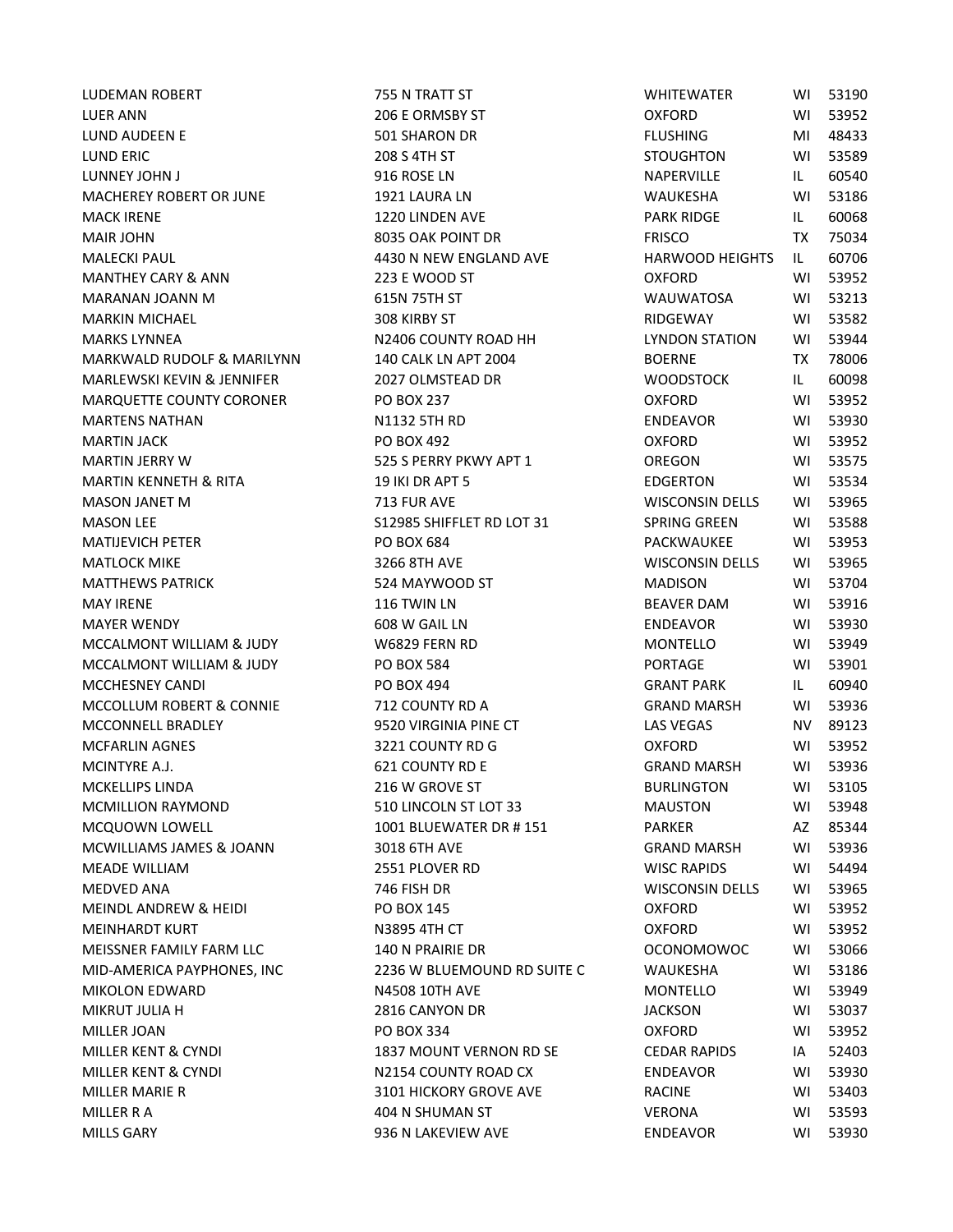MINTER JOHN & JACK D N2665 COUNTY ROAD QQ MITCHAM AIREL **ALL CONSTANDING PO BOX 76297** MITCHAM AIREL MITSCHKE MICHAEL & KAREN 632 OAK LN LOT 53 MONTIES KEN 278 N SHORE DR MORAN WALTER & ANETA E 8100 45TH ST AND RESERVE LATER AND RESERVE LATER AND RESERVE LATER AND RESERVE LATER AND MORGAN WILLIAM 65224 W WASHINGTON BLVD CHICAGO IL 606444 C MORRIS PATRICIA FOREST THE STATE OF THE 212 KAROW ST MORSE TAFF TARRIST AND RESOLUTION OF DRIVING PO BOX 192 MOUNTFORD EUGENE 5310 CRYSTAL LAKE CIR BURNSTAL LAKE CIR MUELLER BARBARA NELLER BARBARA NELLER BARBARA NELLER SANTA MELLER ON DALTON WITH RISP. THE SANTA WITH RISP. THE SANTA WITH RISP. THE SANTA WITH RISP. THE SANTA WITH RISP. THE SANTA WITH RISP. THE SANTA WITH RISP. THE SANTA MUELLER JOHN & HELGA 2N463 HIGHLAND AVE GLEN ELLYN IL 60137 MULARKEY SCOTT 3235 2ND AVE OXFORD WI 53952 MUNSON BARBARA 6253 N LOVERS LANE RD UNIT 112 MURPHY GEORGE L R  $\overline{A}$  421 E MAY ST  $\overline{A}$ MURPHY MIKE & HEIDI 3913 KELLEY DR MURPHY WILLIAM AND RESOLUTION STRIKE BELK DR MURPHY WILLIAM & JEANNE 876 S ELK LN MYERS DEBRA L NORTH STATION STATION WI 248 ARBOR LAKE EAST THE STATION STATION STATION STATION STATION STATION STATION STATION STATION STATION STATION STATION STATION STATION STATION STATION STATION STATION STATION STATION MYERS TRACI PO BOX 115 ENDEAVOR WI 53930 NATARAJAN SHARON  $\overline{A}$  635 7TH ST NE APT 211  $\overline{A}$ NEENAH KENNEL & HUNT CLUB 2966 COUNTY ROAD G COUNT 53956 COUNTY ROAD G NEILSON MARGARET BARAGO WALDO ST APT 1215 BARABOO WALDO ST APT 1215 NELSON BRUCE A **W5813 LAKEVIEW DR E** MONTELLO WI 5313 LAKEVIEW DR E NELSON GERALD P NELSON GERALD P W W5914 FREEDOM CT NEWSTROM RAY 348 THOMAS CT NEENAH WI 54956 NICHOLS LEONA 222 S BRISTOL ST APT 324 NIEMAN BRUCE 8436 BRANDAU CT TINLEY PARK IL 60487 NIGHBOR JOSH 1121 HAWTHORNE AVE JANGHBOR JOSH NORDNESS JEROME FOR A SURFER ST APT 110 PORTAGE WITH ST APT 110 NORTH JOAN 2003 S MARKET ST WESTFIELD WINDOW AND THE LOCAL WINDOW WINDOW WINDOW WI 539644 WESTFIELD WINDOW WI S NOVANDER RICHARD & KARLA 2126 11TH ST FLORENCE OR 97444 1214 1214 1214 1214 1314 1314 1329 1329 1329 O'BRIEN MARLENE 610 COMMERICAL AVE LOT 639 V OKUPNIAK JAMES STATES AND STATES TO A STATE OF THE STATES STATES AND THE STATES OF THE STATES OF THE STATES OF THE STATES OF THE STATES OF THE STATES OF THE STATES OF THE STATES OF THE STATES OF THE STATES OF THE STATES OF OLKOWSKI WILLIAM & CHRISTINE 1132 MARGARET ST WARESHAM WI 531866 OLSON MELINDA 26944 98TH ST TREVOR WI 53179 OREN RAANNE THE SERVICE OF A SERVICE OF A SERVICE OF A SERVICE OF THE SERVICE OF A SERVICE OF THE SERVICE OF S ORLOWSKI ALICE S 3152 S 43RD ST NATURE MILLWAUKEE WISSENSE WINDOWS AND ALL AND MILLWAUKEE WITH SALE AND MILLWAUKEE WI OSBORN MARY NEW SOLL FREEDOM AVE WISCONSIN DELLISTIC WITH A VEHICLE WITH A VEHICLE WITH A VEHICLE WITH A VEHICLE WITH A VEHICLE WITH A VEHICLE WITH A VEHICLE WITH A VEHICLE WITH A VEHICLE WITH A VEHICLE WITH A VEHICLE WITH OSTRANGER VIRGINIA NEUROLOGISTH AVE PLANING WI 5496690 57H AVE OSTROWSKI DANIEL & MARLENE 6244 S ROBERT AVE CUBAHY CU OSTRUSKE SCOTT & AMANDA 876 BEAVER AVE HANDA FANGUS OWEN CINDY & JOHN COMES AND AVEC AND AVEC COMES ON THE OXFORD WILL BE ON THE OXFORD WILL BE ON THE OXFORD WILL BE O OWEN NIKKI & CLINT GOVEN NIKKI 3212 1ST LN PACE TERESE FOR THE STATE RD 167 PAIKOWSKI THOMAS THE RESERVE THAT A 2442 N BARTLETT AVE THE MILLWAUKE MILLWAUKE WITH SALES AND MILLWAUKE MILLWA PANEK EDWARD **ALL ADISON WINNEMAC AVE MADISON WINNEMAC** AVE PARROTT ELDON & BEVERLY **2805 HUNTER TRAIL** PORTAGE WITH THE PORTAGE WITH THE PORTAGE WITH THE PORT OF PORTAGE WITH THE PORT OF PORT OF PORTAGE PORT OF PORT OF PORTAGE WITH THE PORT OF PORT OF PORT OF PORT OF PORT OF PORT PASKEY MIKE THE RESERVE THE MOSS WAS STOUNTY ROAD PUBLISHING THE RESERVE THAT AND THE RESERVE THAT A RESERVE TH PASOLD DONALD W6133 DAKOTA LN WESTFIELD WI 53964 PATTEN SCOTT THE STATE SERVICE SERVICE STAP SOFT APT CONFORM OF CONFORM WILL BE SERVICE OF THE STATE STATE STA PATZNER DAN 1999 SIGNATURE DR MIDDLETON WINDOWS AND 4629 SIGNATURE DR MIDDLETON MIDDLETON MIDDLETON MIDDLETON M

MILLS GENE H 936 N LAKEVIEW AVE ENDEAVOR WI 53930

| <b>NDEAVOR</b>          | WI  | 53930             |
|-------------------------|-----|-------------------|
| <b>ING</b>              | WI  | 54946             |
| <i>I</i> ILWAUKEE       | W١  | 53216             |
| RAND MARSH              | W١  | 53936             |
| <b>XFORD</b>            | WI  | 53952             |
| YONS                    | IL. | 60534             |
| <b>HICAGO</b>           | IL. | 60644             |
| <b>EFOREST</b>          | W١  | 53532             |
| VISCONSIN DELLS         | W١  | 53965             |
| ፡URNSVILLE              | MN. | 55306             |
| )ALTON                  |     | WI 53926          |
| SLEN ELLYN              | IL. | 60137             |
| )XFORD                  | WI  | 53952             |
| <i><b>AILWAUKEE</b></i> | W١  | 53225             |
| <b>DAMS</b>             | W١  | 53910             |
| <b>LAMATH FALLS</b>     | OR  | 97603             |
| <b>DAMS</b>             |     | WI 53910          |
| <b>DAMS</b>             | WI  | 53910             |
| YNDON STATION           | W١  | 53944             |
| <b>NDEAVOR</b>          | W١  | 53930             |
| <b>UBURN</b>            | WA. | 98002             |
| <b>XFORD</b>            | WI  |                   |
|                         |     | 53952<br>WI 53913 |
| ARABOO                  | WI  |                   |
| <i>I</i> ONTELLO        |     | 53949             |
| <i>I</i> ONTELLO        | WI  | 53949             |
| <b>JEENAH</b>           | W١  | 54956             |
| <b>UN PRAIRIE</b>       | WI  | 53590             |
| <b>INLEY PARK</b>       | IL. | 60487             |
| ANESVILLE               | WI  | 53545             |
| 'ORTAGE                 | WI  | 53901             |
| VESTFIELD               | W١  | 53964             |
| LORENCE                 | OR. | 97439             |
| <b>VISCONSIN DELLS</b>  | WI  | 53965             |
| TURTEVANT               | WI  | 53177             |
| VAUKESHA                | WI  | 53186             |
| <b>REVOR</b>            | W١  | 53179             |
| <b>NDEAVOR</b>          | W١  | 53930             |
| <b>AILWAUKEE</b>        | WI  | 53219             |
| VISCONSIN DELLS         | WI  | 53965             |
| <b>LAINFIELD</b>        | WI  | 54966             |
| <b>UDAHY</b>            | WI  | 53110             |
| <b>IANCOCK</b>          | WI  | 54943             |
| <b>XFORD</b>            | WI  | 53952             |
| <b>XFORD</b>            | WI  | 53952             |
| <b>IARTFORD</b>         | WI  | 53027             |
| <b>AILWAUKEE</b>        | WI  | 53211             |
| AADISON                 | WI  | 53711             |
| 'ORTAGE                 | WI  | 53901             |
| <b>NDEAVOR</b>          | WI  | 53930             |
| VESTFIELD               | WI  | 53964             |
| <b>XFORD</b>            | WI  | 53952             |
| <b><i>AIDDLETON</i></b> | WI  | 53562             |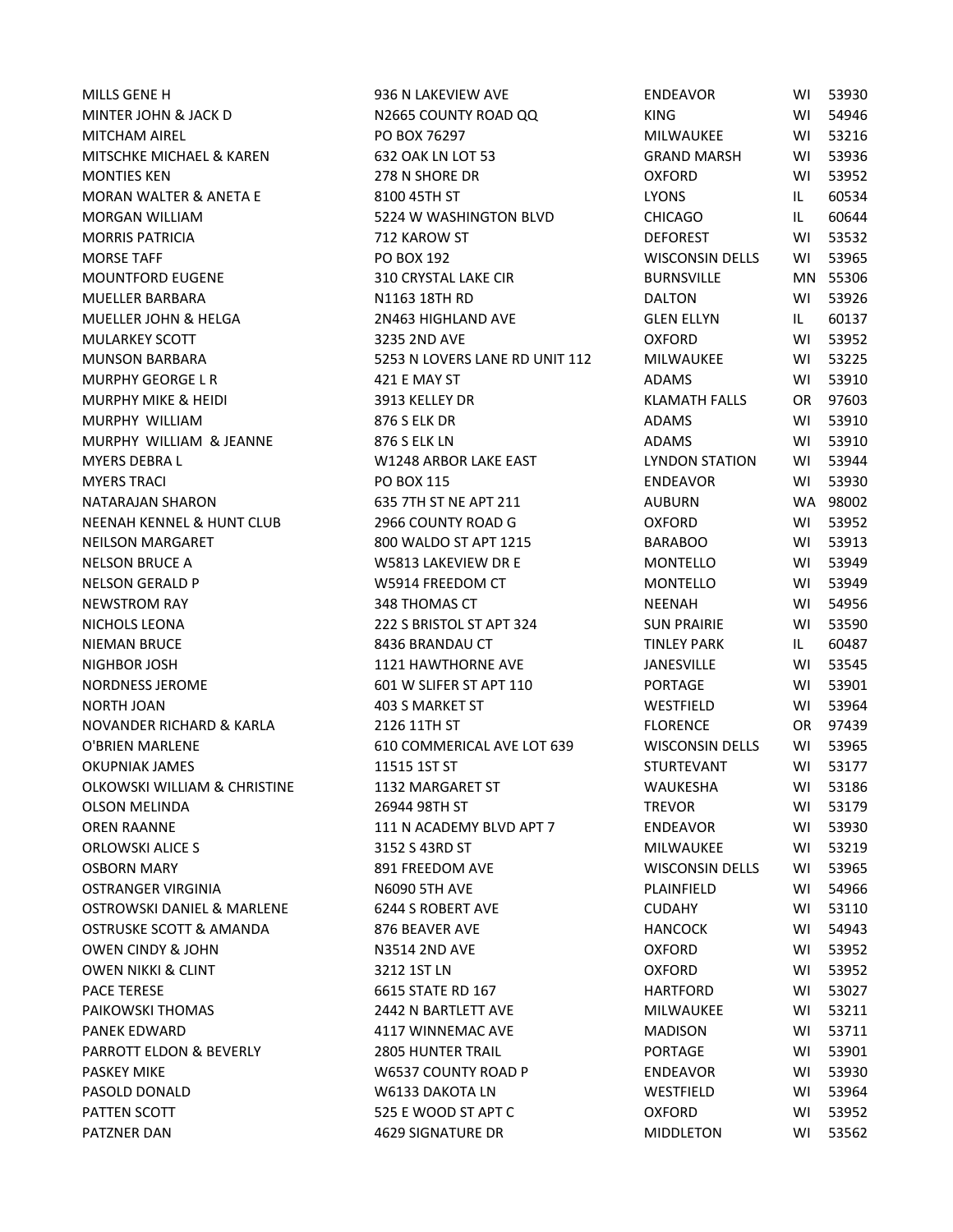PAVLOS ESTATE ANITA L SANTO LO PAVLOS ESTATE ANITA L PEJCHAR OLGA 798 FISH DR WISCONSIN DELLS WI 53965 PEKALA KATHLEEN 1104 FAWN DR GRAND GRAND GRAND MARSH GRAND GRAND MARSH GRAND MARSH GRAND GRAND GRAND GRAND MARSH G PEKOWSKY SHEREE THE 2965 RED FOX RUN APT 107 PEREZ ALFONZO M 604 JERVIS DR ROSENBERG TX 774711 PERKINS KATHERINE 3073 10TH AVE PERSON MICHAEL W 524 S 6TH ST PETERS MAUREEN 1027 WISCONSIN ST PETERSEN BONITA JAPAN BARABOO WI 53913404 BARABOO WI 53913404 BARABOO WI 53913404 BARABOO WI 53913404 BARABOO WI 53913404 BARABOO WI 53913404 BARABOO WI 53913404 BARABOO WI 53913404 BARABOO WI 53913404 BARABOO WI 53913404 PETERSEN OTTO GOVERNMENT SA SA SA COUNTY ROAD GOVERNMENT OF COUNTY AND THE RESERVE OF COUNTY ROAD GOVERNMENT OF COUNTY ROAD GOVERNMENT OF COUNTY ROAD GOVERNMENT OF COUNTY ROAD GOVERNMENT OF COUNTY AND A COUNTY ROAD GOVERNM PETERSON BRIAN 514 S MILLER ST ON THE RESERVE OF STATE OF THE RESERVE OF STATE OF THE RESERVE OF STATE OF THE ST PETERSON KATHY LETTERS ON A STREET AND TOWN FLOW TO STREET A STREET AND TOWN FLOW TOWN FLOW TOWN FLOW TOWN FLOW PETKUS WANDA 10880 US HIGHWAY 20 PETTERSON TROY SALL BETTERSON TROY STOUGHT OF STOUGHTON WITH SALL BETTERS ON PAGE STOUGHTON WITH SALL BETTERS ON THE STOUGHTON WITH SALL BETTERS ON THE STOUGHTON WITH SALL BETTERS ON THE STOUGHTON WITH SALL BETTERS ON THE PETTIBONE LANEL 2022 DENNING ST PETTIBONE LANEL PICCOLO AMY 3238 4TH AVE OXFORD WI 53952 PINEDA ERNESTINO CONTROL 199564 FREEDOM RD CONTROL 1 PLONSKY HARRY 261 BUDD ST HARTFORD WI 53027 POCIUS TED 60 COURT ST ELECTRON WIND SAN SALE STOLEN WITH STUDIES AND THE STUDIES OF STUDIES OF STUDIES AND THE PORTER EDNA 1990 CONTROL 2510 WILLOW DR APT 21 POTRATZ THOMAS THIS ISSUED AS A SERVE OF THE MILLWAUKEE WITH A SERVE THE MILLWAUKEE WITH SAFEKEE WITH SAFEKEE MI POURCHOT LEONARD L **18 PINEHURST RD** L POWELL EDITH S 1030 DIVISION ST APT 206 POZEL JANICE **1529 ILLINOIS ST** RACINE WI 54401 **F** PRETSCH JOHN & CARLA 250 MAPLE ST PRINDLE JAMES 3124 8TH CT GRAND MARSH WI 53936 PROCOM MANAGEMENT CORPORATION PO BOX 745 PROEBSTLE BETTY **EXECUTE 1 SIGNS AND A 9615 MAGNOLIA ST** PRYZBYL THOMAS PO BOX 717 PYBURN RICHARD & PATRICIA 1832 PRAIRIE AVE DOWNERS GROVE I PYKE WILLIAM & GLORIA 6010 8918 WARREN AVE Q C P M ROUNE IL 61266 QUINLAN DENNIS 20234 HARMONY RD QUINLAN THOMAS the state of the state of the 1424 BROWN ST the state of the state of the state of the state of the state of the state of the state of the state of the state of the state of the state of the state of the sta RADER DAVID **ENDER DAVID ENDER DAVID BY A STATE OF A STATE OF A STATE OF A STATE OF A STATE OF A STATE OF A STATE OF A STATE OF A STATE OF A STATE OF A STATE OF A STATE OF A STATE OF A STATE OF A STATE OF A STATE OF A ST** RADKE CINDY LYNNOLL AND RESOLUTION OF PO BOX 147 THE PACKWAUKEE AND RESOLUTION OF STRING AND RESOLUTION OF STR RADTKE FRANK R 680 KNOWLTON ST APT A RADUENZ EDWARD 1219 S 3RD ST RAFLIK JOHN & DARLENE MARIENE W4702 COUNTY ROAD COUNTY AND MONTELLO MONTELLO MONTELLO MONTELLO MONTELLO MONTE RAIMER DAYNA PO BOX 737 PORTAGE WI 53901 RAIMER WM & DAYNA PO BOX 737 RALEY CHARLENE THE CHIPPER CHARLENE THE CHIPPER CHIPPER CHIPPER CHIPPER CHIPPER CHIPPER CHIPPER CHIPPER CHIPPER CHIPPER CHIPPER CHIPPER CHIPPER CHIPPER CHIPPER CHIPPER CHIPPER CHIPPER CHIPPER CHIPPER CHIPPER CHIPPER CHIPPE RAMOS RICHARD & KATHLEEN B 606 S MILLER ST **CONFORMER** CONFORMER RANDT SCOTT THE GRAND MARSH WITH THE SCOTT CONTROL CONTROL CONTROL CONTROL CONTROL CONTROL CONTROL CONTROL CONTROL CONTROL CONTROL CONTROL CONTROL CONTROL CONTROL CONTROL CONTROL CONTROL CONTROL CONTROL CONTROL CONTROL CON RANIEWICZ NANCY **1990 124 SEPT 1325 HENRY DR APT 5** RASMUSSEN CARL WM & CAROL **173 FISH CT** OXFORD WITH THE RASMUSSEN CARL WIN 639523952 RASMUSSEN LOYDA & DAVID
PO BOX 914 RAY CAROLINE **EXECUTE 1217 S MADISON ST** RECTENWALD LLOYD 20840 GEORGE HUNT CRL #234 REICHHOFF GREG & KELLY 420 SMITH ST OXFORD WI 53952 CONFORM CONFORM CONFORM CONFORM CONFORM CONFORM CONFORM CONTR RENDO ROBERT TERMIN LAKES AND A 405 LINCOLN DR TWIN LAKES THE TWIN LAKES WITH THE TWIN LAKES WITH THE TABLE TO RENKOSIAK EUGENE LAND HET ALSO AND HET ALSO ANDERS THE HUSSE OF THE HUSSE OF THE HUSSE OF THE HUSSE OF THE HUS

| <b>TAFFORD</b>         | VA        | 22554 |
|------------------------|-----------|-------|
| <b>NISCONSIN DELLS</b> | W١        | 53965 |
| GRAND MARSH            | W١        | 53936 |
| <b>ORTAGE</b>          | W١        | 53901 |
| የOSENBERG              | <b>TX</b> | 77471 |
| <b>GRAND MARSH</b>     | WI        | 53936 |
| )E PERE                | WI        | 54115 |
| DSHKOSH                | W١        | 54901 |
| 3ARABOO                | W١        | 53913 |
| <b>DXFORD</b>          | W١        | 53952 |
| <b>DXFORD</b>          | WI        | 53952 |
| <b>JLD TOWN</b>        | FL.       | 32680 |
| <b>GARDEN PRAIRIE</b>  | IL.       | 61038 |
| <b>STOUGHTON</b>       | W١        | 53589 |
| <b>ORTAGE</b>          | W١        | 53901 |
| <b>DXFORD</b>          | WI        | 53952 |
| <b>OXFORD</b>          | WI        | 53952 |
| <b>HARTFORD</b>        | WI        | 53027 |
| <b>ELKHORN</b>         | W١        | 53121 |
| <b>LOVER</b>           | W١        | 54467 |
| MILWAUKEE              | W١        | 53219 |
| <b>INCOLN</b>          | IL        | 62656 |
| MAUSTON                | WI        | 53948 |
| <b>ACINE</b>           | WI        | 53401 |
| <b>OXFORD</b>          | W١        | 53952 |
| GRAND MARSH            | WI        | 53936 |
| 3ROOKFIELD             | WI        | 53008 |
| 3LOOMINGTON            | CA        | 92316 |
| <b>ACKWAUKEE</b>       | WI        | 53953 |
| <b>DOWNERS GROVE</b>   | IL.       | 60515 |
| <b>BELLWOOD</b>        | IL        | 60104 |
| MOLINE                 | IL        | 61266 |
| MARENGO                | IL        | 60152 |
| HULL                   | IA        | 51239 |
| NDEAVOR                | WI        | 53930 |
| <b>ACKWAUKEE</b>       | WI        | 53953 |
| <b>NATERLOO</b>        | WI        | 53594 |
| <b>NATERTOWN</b>       | W١        | 53094 |
| <b>MONTELLO</b>        | WI        | 53949 |
| <b>ORTAGE</b>          | WI        | 53901 |
| <b>ORTAGE</b>          | WI        | 53901 |
| <b>CHIPPEWA FALLS</b>  | WI        | 54729 |
| <b>OXFORD</b>          | WI        | 53952 |
| GRAND MARSH            | WI        | 53936 |
| <b>ORTAGE</b>          | WI        | 53901 |
| <b>DXFORD</b>          | WI        | 53952 |
| NOODSTOCK              | IL.       | 60098 |
| <b>BURR RIDGE</b>      | IL.       | 60527 |
| NAUKESHA               | WI        | 53186 |
| )XFORD                 | WI        | 53952 |
| <b>WIN LAKES</b>       | WI        | 53181 |
| K IN THE HLS           | IL.       | 60156 |
|                        |           |       |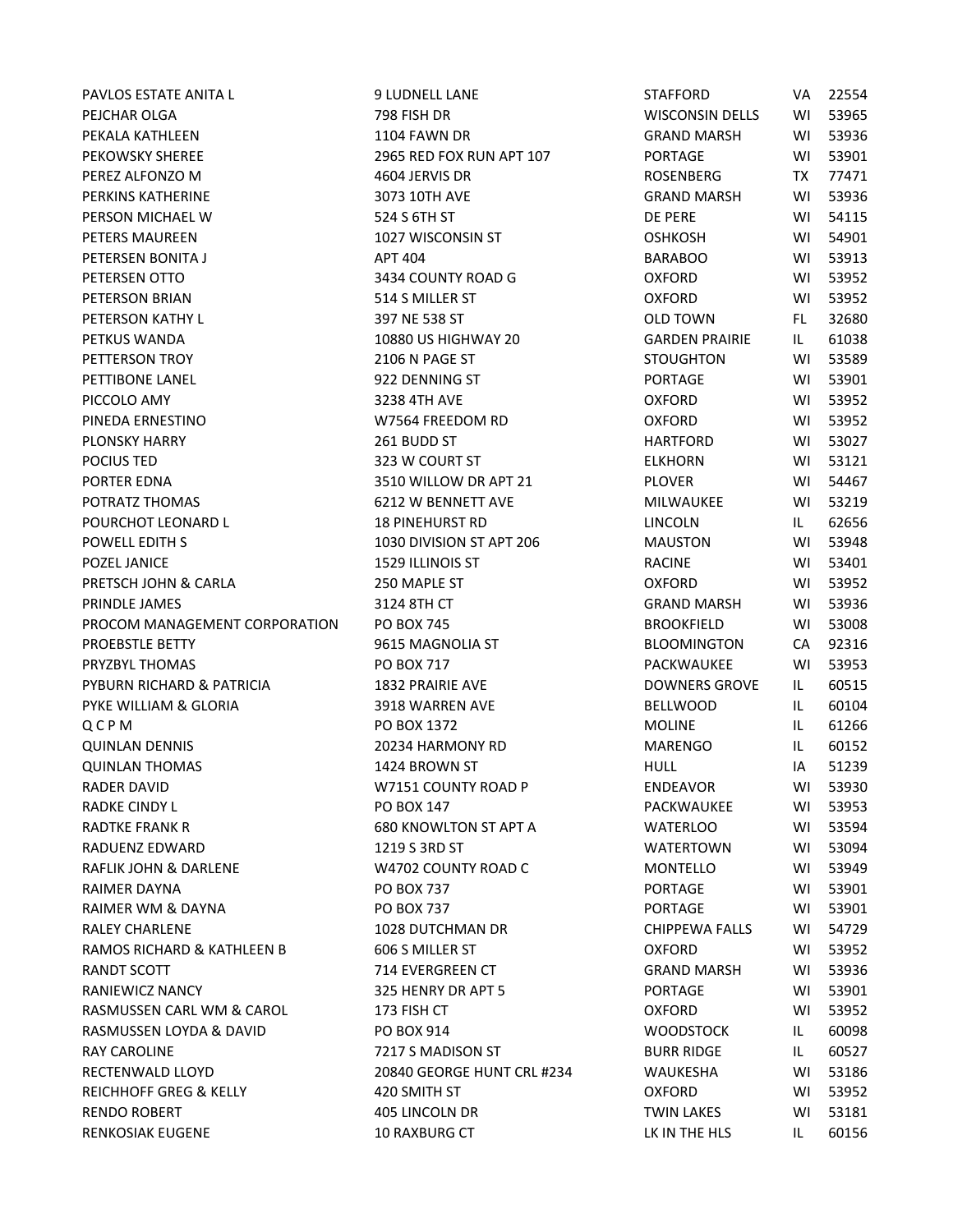RESZCZYNSKI DAVID & KAROL 9848 W DARNEL AVE REVECZ REX 1115 E CAMPBELL ST REVELS RACHEL **1986** S16 COUNTY ROAD A REYNOLDS GERALD PO BOX 624 RICE RODNEY PO BOX 304 OXFORD WI 53952 RIERSON CARTER 4218 SPRECHER RD RIFFLE JARRETT & LISA 193 FISH CT RIPLEY DAVID MITCHELL 202 FANDRICH ST RIST LARRY N3109 COUNTY ROAD A RIX DAN NASARIY ROAD ZZ MONTELLO WISSENS ON NASARIY ROAD ZZ ROBINSON MICHAEL 9299 ELLSWORTH RD ROBISON KEITH & FRANCES J RR 2 BOX 2392 ROCHE-A-CRI PLUMBING & HEATING 30629 GRAND DR RODE WAYNE WIE WORKER WAS MODE WAYNE RODRIGUEZ ALBERT PO BOX 132 ROE MARY LUISSED STREET AND ROE MARY LOTE MARY LOTE STREET AND STREET AND STREET AND STREET AND STREET AND STR ROLLER CRAIG J 387 FOX LANE OXFORD WI 53952 ROLLER GENNA 630 E HOWARD ST #7 ROMAN PHYLLIS 8006 WHERRY LN ROSE LYLE & JANIE HEFWOOD 1130 OAKGLEN CIRCLE ROSINSKI RICHARD & EILEEN 1000 GALEENER ST APT 8 RUNKEL HOLLY W8573 BENTON ST RUSH HEATH 815 WI-60 COLUMBUS WI 53925 RUTHERFORD CLYDE **PO BOX 506** RYGIEWICZ JEFFREY PO BOX 243 RYNEARSON GERALD S 800 BAY DR APT 59 SADELSKI STANLEY 1843 NEWPORT RD SAGER JAMES E 3048 11TH AVE GRAND MARSH WI 53936 SAINSBURY CAROL E 2907 WOODLANE DR APT 4 SAINSBURY EMMA A 2685 AIRPORT RD APT 62 SAINSBURY MAX M 509 SILVER LAKE DR SAMPSON EUNICE 1100 S 9TH AVE SANTOPADRE J 650 W BERKLEY LN SCALES JAMES N1876 COUNTY ROAD T SCHAUER JOSEPH 3755 S 53RD ST SCHEHR KEN 418 W ORMSBY ST APT 104 SCHELLKOPF JOHN 1344 GOUCHER ST SCHELLKOPF JOHN 15 CALLE VEGA SCHERBERT JOHN E W6643 STATE ROAD 23 SCHLENTNER DAVID & CHRIS 3453 EPSTEIN CIR SCHMIDT DIANE 17119 E GROVE RICHLAND CENTER WI 53581 SCHMIDT GEORGE 202 PLAIN ST APT 101 SCHMIDT KEN & JOYCE 1509 N 11TH AVE SCHMIDT RONALD & SHANNON 9362 COUNTY ROAD B SCHMIDT STEVE 2805 3RD DR OXFORD WI 53952 SCHMOLDT HERBERT & EVELYN N8391 5TH AVE APT 2 SCHNEIDER DENNIS & ELIZABETH 3104 4TH AVE SCHOEPP MARVIN W 5391 WESTPORT RD SCHONASKY WILLIAM 30 STURMAN LN SCHOOL WAYNE W7508 MILITARY RD SCHROEDER JASON & RHONDA W8024 FERN CT SCHROEDER SCOTT W6146 DOVER CT

| MILWAUKEE              | WI  | 53224 |
|------------------------|-----|-------|
| <b>ARLINGTON HTS</b>   | IL. | 60004 |
| OXFORD                 | W١  | 53952 |
| WISC DELLS             | W١  | 53965 |
| OXFORD                 | W١  | 53952 |
| <b>MADISON</b>         | WI  | 53718 |
| OXFORD                 | WI  | 53952 |
| OXFORD                 | WI  | 53952 |
| OXFORD                 | WI  | 53952 |
| MONTELLO               | W١  | 53949 |
| TOMAH                  | W١  | 54660 |
| HERMITAGE              | MO. | 65668 |
| WATERFORD              | WI  | 53185 |
| THERESA                | WI  | 53091 |
| ENDEAVOR               | WI  | 53930 |
| MILWAUKEE              | W١  | 53215 |
| OXFORD                 | W١  | 53952 |
| PORTAGE                | WI  | 53901 |
| ORLAND PARK            | IL. | 60462 |
| LYNDON STATION         | WI  | 53944 |
| VIENNA                 | IL. | 62995 |
| BRIGGSVILLE            | WI  | 53920 |
| COLUMBUS               | W١  | 53925 |
| OXFORD                 | WI  | 53952 |
| OXFORD                 | WI  | 53952 |
| NICEVILLE              | FL. | 32578 |
| DOWNERS GROVE          | IL. | 60516 |
| GRAND MARSH            | W١  | 53936 |
| <b>JANESVILLE</b>      | WI  | 53545 |
| PORTAGE                | WI  | 53901 |
| PORTAGE                | W١  | 53901 |
| MAYWOOD                | IL  | 60153 |
| <b>HOFFMAN ESTATES</b> | IL. | 60169 |
| ENDEAVOR               | WI  | 53930 |
| MILWAUKEE              | WI  | 53220 |
| OXFORD                 | WI  | 53952 |
| <b>PACIFIC PLSDS</b>   | CA  | 90272 |
| RANCHO MIRAGE          | CA  | 92270 |
| ENDEAVOR               | W١  | 53930 |
| MUNDELEIN              | IL. | 60060 |
| RICHLAND CENTER        | WI  | 53581 |
| SOLDIERS GROVE         | WI  | 54655 |
| <b>WEST BEND</b>       | WI  | 53090 |
| MARSHFIELD             | WI  | 54449 |
| OXFORD                 | WI  | 53952 |
| WESTFIELD              | WI  | 53964 |
| OXFORD                 | WI  | 53952 |
| <b>MADISON</b>         | WI  | 53704 |
| WARSAW                 | VA  | 22572 |
| PORTAGE                | WI  | 53901 |
| OXFORD                 | WI  | 53952 |
| WESTFIELD              | WI  | 53964 |
|                        |     |       |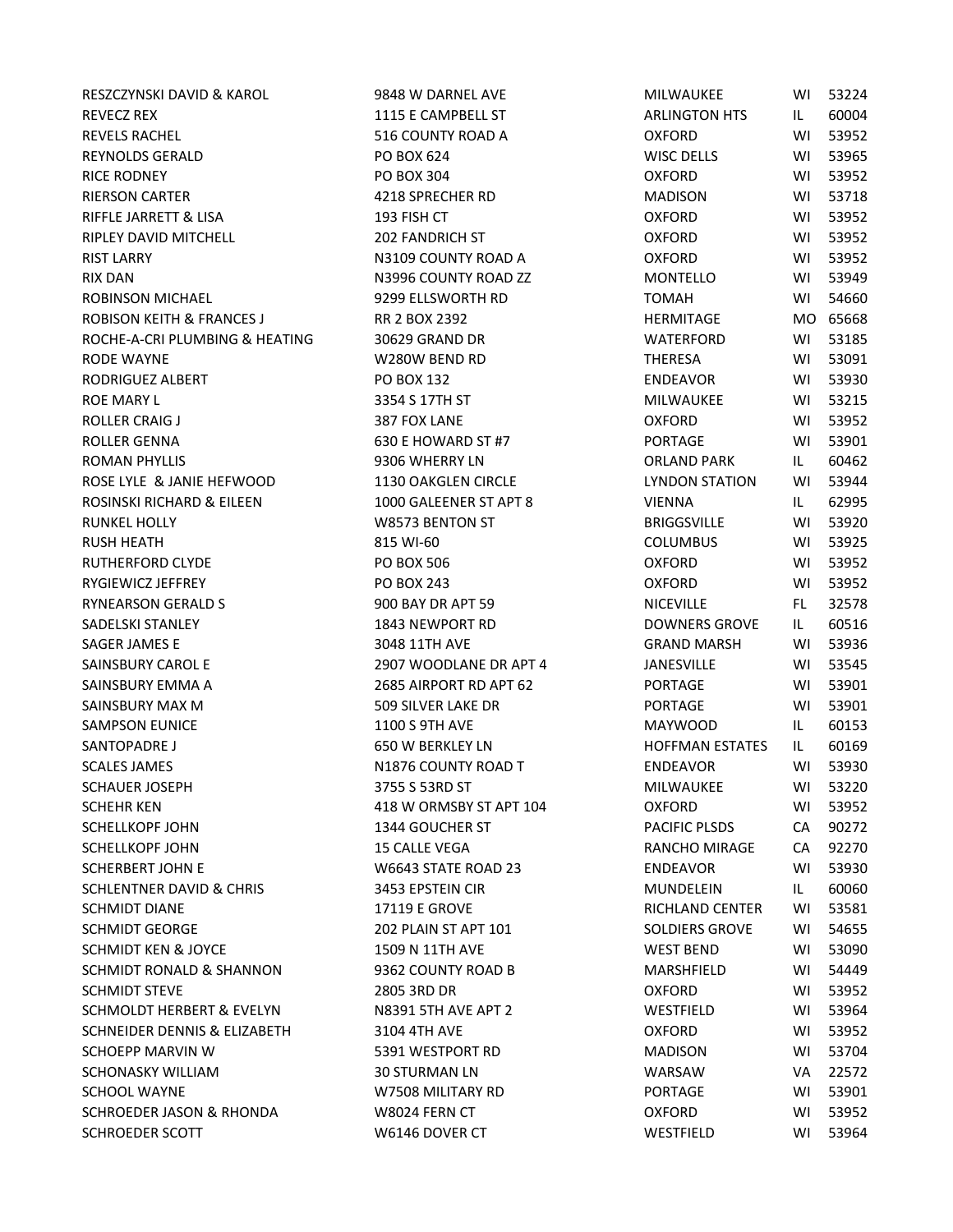| SCHUBERT GERALD                   | 130 E MAIN ST               | <b>MOUNT HOREB</b>     | WI  | 53572 |
|-----------------------------------|-----------------------------|------------------------|-----|-------|
| <b>SCHULTHESS ADDIE</b>           | PO BOX 153                  | PACKWAUKEE             | WI  | 53953 |
| SCHULTZ ALICE                     | 8343 S VERDEV DR            | <b>OAK CREEK</b>       | WI  | 53154 |
| SCHULTZ DEBRA L                   | N5484 DUNNING ROAD          | PARDEEVILLE            | WI  | 53954 |
| SCHULTZ ERIC & STEPHANIE          | 3325 ADAMS ST               | <b>TWO RIVERS</b>      | WI  | 54241 |
| SCHULZ ELNORA H                   | W2108 DEERBORN DR           | <b>NESHKORO</b>        | WI  | 54960 |
| SCHUMACHER LEROY & KATHY          | 3042 11TH AVE               | <b>GRAND MARSH</b>     | WI  | 53936 |
| <b>SCHURK MICHAEL</b>             | 911 N WESTFIELD ST APT L201 | <b>OSHKOSH</b>         | WI  | 54902 |
| SCHWANZ RAY & LEONA               | 118 W COLLINS ST            | PORTAGE                | WI  | 53901 |
| SCOLA NORMAN & SHIRLEY            | W7072 STATE HWY 68          | <b>WAUPUN</b>          | WI  | 53963 |
| SEEBER RUTH I                     | N548 2ND STREET RD          | WATERTOWN              | WI  | 53098 |
| SEIFERT TERRY & MARY              | 346 MAPLE HEIGHTS RD        | MARSHALL               | WI  | 53559 |
| SELBACH GUS J                     | N497 COUNTY ROAD T          | <b>ENDEAVOR</b>        | WI  | 53930 |
| <b>SELLS JOHN</b>                 | <b>45 W GRANVILLE AVE</b>   | <b>ROSELLE</b>         | IL  | 60172 |
| SENGBUSCH RYAN                    | 3148 BRONSON RD             | <b>WISCONSIN RAPID</b> | WI  | 54495 |
| <b>SERVEY RODNEY</b>              | W5816 LAKEVIEW DR E         | MONTELLO               | WI  | 53949 |
| SESSIONS GLORIA A                 | 1640 MISSOURI AVE           | SOUTH MILWAUKEE        | WI  | 53172 |
| SEYMOUR VIRGIL & LAURA            | 359A ELK AVE                | <b>OXFORD</b>          | WI  | 53952 |
| SHERMAN GREGORY G                 | 820 PRAIRIE AVE             | <b>JANESVILLE</b>      | WI  | 53545 |
| <b>SHIGOURI TONY</b>              | 965 FISH AVE                | <b>WISCONSIN DELLS</b> | WI  | 53965 |
| <b>SHULTIS MINDY</b>              | 618 S MAIN ST               | WESTFIELD              | WI  | 53964 |
| SICILIANO DORIS                   | W5303 COUNTY RD C           | <b>MONTELLO</b>        | WI  | 53949 |
| SICILIANO MARK                    | W7422 FREEDOM RD            | <b>OXFORD</b>          | WI  | 53952 |
| SIEG ALBERT H                     | N2737 LAKEVIEW DR           | MONTELLO               | WI  | 53949 |
| SIEWERT JURGEN                    | N5163 11TH RD               | <b>MONTELLO</b>        | WI  | 53949 |
| SILVA IGNACIO                     | 3313 15TH AVE               | SOUTH MILWAUKEE        | WI  | 53172 |
| SIMA CARL                         | 196 EDGEWOOD DR             | <b>OXFORD</b>          | WI  | 53952 |
| SIMPSON LUCILLE M                 | W3053 GROUSE RD             | PARDEEVILLE            | WI  | 53954 |
| <b>SKAU DAWN</b>                  | 7824 18TH AVE               | KENOSHA                | WI  | 53143 |
| SKOIEN TODD                       | 127 N MADISON ST            | <b>STOUGHTON</b>       | WI  | 53589 |
| <b>SLAUGHTER CHRIS</b>            | <b>115 LONGVIEW RD</b>      | <b>SEBRING</b>         | FL. | 33870 |
| SLUGA LESLIE                      | W4166 COUNTY ROAD K         | <b>MONTELLO</b>        | WI  | 53949 |
| <b>SMALLEY CHRIS &amp; LAUREN</b> | 515 W LOGAN ST              | <b>ENDEAVOR</b>        | WI  | 53930 |
| <b>SMART FLORENCE</b>             | <b>PO BOX 408</b>           | <b>FRIENDSHIP</b>      | WI  | 53934 |
| SMIGELSKI ALVIN                   | S75W14499 PILGRIM DR        | <b>MUSKEGO</b>         | WI  | 53150 |
| <b>SMITH ANTHONY</b>              | PO BOX 145                  | <b>ENDEAVOR</b>        | WI  | 53930 |
| SMITH CLAYTON & MAE J             | 5479 LIVERPOOL ST           | WAUNAKEE               | WI. | 53597 |
| SMITH JAMES & MARYANN             | 10582 ATWOOD RD             | <b>ROSCOE</b>          | IL. | 61073 |
| <b>SNOWBALL TONY</b>              | 1197 BUNKER DR APT 106A     | <b>BARABOO</b>         | WI  | 53913 |
| SNYDER RONALD                     | 7012 W 115TH ST             | <b>WORTH</b>           | IL. | 60482 |
| SOLESBEE BRANDON                  | 620 W PROSPECT AVE          | <b>PORTAGE</b>         | WI  | 53901 |
| SOUTHWORTH BETSY                  | <b>N3145 7TH CT</b>         | MONTELLO               | WI  | 53949 |
| SPARACIO LINDA                    | 190 RIVER ST                | <b>PORTAGE</b>         | WI  | 53901 |
| SPENCE TINA & BRIAN               | W5908 EMBER DR              | WESTFIELD              | WI  | 53964 |
| SPIELMAN JO ANN                   | <b>222 EVERGREEN PKWY</b>   | <b>CRYSTAL LAKE</b>    | IL. | 60014 |
| SPIROS JOHN & MARIELLEN           | 2636 N NEWLAND              | <b>ELMWOOD PARK</b>    | IL. | 60707 |
| <b>SPOERRY DAVE</b>               | 1330 KELLOGG AVE            | <b>JANESVILLE</b>      | WI  | 53546 |
| <b>SROG MARTIN &amp; AUDREY</b>   | <b>6028 S NASHVILLE AVE</b> | <b>CHICAGO</b>         | IL. | 60638 |
| STACHE MIKE                       | W5877 OXBOW TRL             | <b>PRINCETON</b>       | WI  | 54968 |
| STADLER ALAN                      | W8590 EAGLE AVE             | WESTFIELD              | WI  | 53964 |
| STADTLER WAYNE A                  | N3595 COUNTY RD A           | <b>OXFORD</b>          | WI  | 53952 |
| STALKER BARB                      | N7245 COUNTY RD B           | WESTFIELD              | WI  | 53964 |
|                                   |                             |                        |     |       |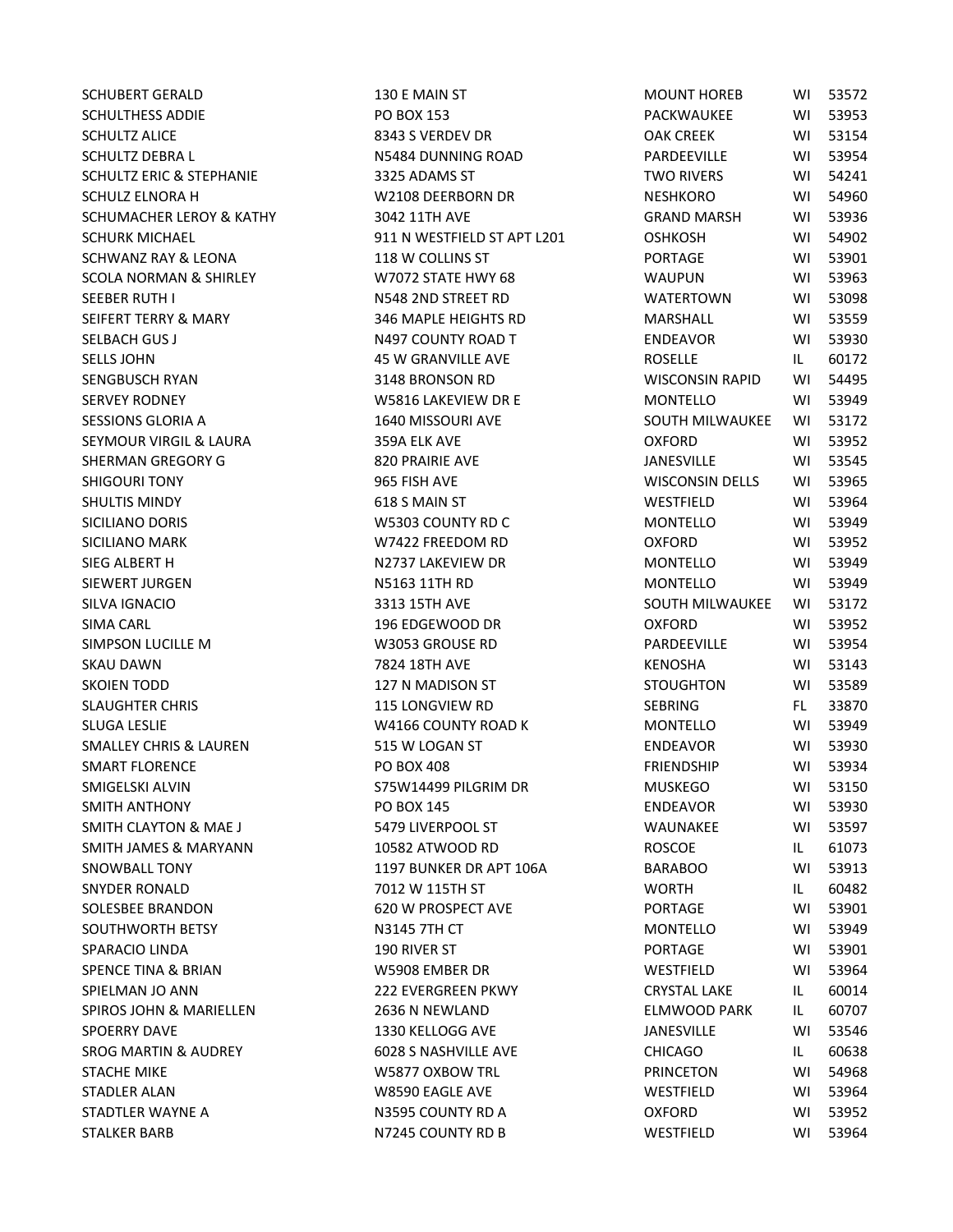STARK FRED 25 BAYBROOK LN O STARLIGHT LODGE PO BOX 147 STENSRUD TRAVIS & ANGELA 3480 3RD CT CONFORM CONFORM CONFORM CONFORM STENSING WITH STENDARD CONFORM CONFORM CO STIEHM TIM GENERAL CONSULTERING THE 2301 BRIAN CT THE MANUSCRIPT OF MANUSCRIPT WHEN THE MANUSCRIPT OF MANUSCRIPT OF MANUSCRIPT OF MANUSCRIPT OF MANUSCRIPT OF MANUSCRIPT OF MANUSCRIPT OF MANUSCRIPT OF MANUSCRIPT OF MANUSCRI STILES WELDING WAS MOVING WAS SAFEKEEPING WITH MINOR WITH MINOR WITH MINOR WITH MINOR WITH MINOR WITH MINOR WI STOECKEL WARNER **11519 ANGLING RD** C. STOECKER JOHN 6113 PLEASANT RUN RD 6113 PLEASANT RUN RD STOREY KATHLEEN 3274 9TH AVE WISCONSIN DELLS WI 53965 STORK DARWIN N3161 7TH CT STOUT JASON A 105 WILSON AVE MACHESNEY PARK ILLES AND A 105 WILSON AVE STRAND PAUL PO BOX 102 WHEELER IL 62479 STREET EDWIN GENERAL MONTELLO WAS COUNTY ROAD CONTRACTED MANUSCRIPT ON A MONTELLO MONTELLO MONTELLO MONTELLO M STREMMEL BONNIE SALLEY IN PO BOX 48 STRONG DOUGLAS FRIENDSHIP WINDOW STRONG DOUGLAS STUBBE RICHARD 6 1 2444 S HOWELL AVE MILLONE AND MILLONE MILLONE WITH STUBBE RICHARD SULSKI JERRY PO BOX 3323 OAK BROOK IL 60522 SUMMERS JEFF 674 FISH AVE OXFORD WI 53952 SUNDBY JOHN & MARIA 224 KENILWORTH CT SWENEY RUTH 2685 AIRPORT RD APT 29 SWIATEK ANTOINETTE E COMPOSITION AND 4465 S JONES BLVD SYBELL DONALD & PATRICIA 200 W 6TH ST NECESSARY NECESSARY OF A MARKET AND A MARKET NECESSARY OF A MARKET OF A MA SYTSMA DIANA M 7161 W 1400N DEMOTTE IN 46310 TAFF DOLORES 101 E WEBB ST SANDWICH IL 60548 TAFT ROBERT NAMEL ON A STATE OF THE ROBERT ON A COUNTY ROAD A COUNTY ROAD A COUNTY ROAD A COUNTY OF THE STATE O TANGNEY JOHN / TANYA GEISSLER PO BOX 294 OXFORD WI 5395294 TEMPLIN GRACE THE 3601 S 147TH ST APT 205 TENBRUGGENCATE JAN K 533 COMMERCE DR UNIT 102 MADISON WI TETZLAFF HERBERT A SANTO THE SOLO SAGUARO ST SANTO CA 928 SAGUARO ST SANTO CA 928 SAGUARO ST THE VILLAGE STORE THE VILLAGE STORE THE VILLAGE STORE THE VILLAGE STORE THE VILLAGE STORE THE STORE THE STORE T THEEL KRISTIE THEEL KRISTIE THEEL ARE 7240 MERRILL DR APT A1 THEUER HANS GALES AND THEUER HANS GALES ON THEUER HANS GALES ON THE WILL ASSESS TO LCCUPLE AND THE GALES OF THE THIS N THAT **EXECUTE 12925 CRESTWOOD LN** G THOMAS QUINLAN & MRS 6324 N SMITH AVE THOMPSON & C L CONTROL UNKNOWN ADDRESS CONTROL OF CONTROL ORDER ON THE OXFORD WITH SAFETY AND THE OXFORD WITH ST THURMAN RICHARD 6210 BROOKSIDE DR APT 307 TIMM JOHN & DOLORES E 202 N SHOW PLACE DR APT 290 ROCKFORD IN 1999 TIMME SANDRA 2383 SCHULTZ ST APT 2028 PORTAGE WI 53901 TINGOM DAVID A 4007 MAHER AVE MADISON DAVID A TISLJAR DRAGO K 5924 N 64TH ST MILWAUKEE WI 53218 TODD LUGER TODD ENDER TODD TO MAXIMUM SALE DR ENDER TO BE SEEN TO BE SEEN TO BE SEEN TO BE SEEN TO BE SEEN TO BE SEEN TO BE SEEN TO BE SEEN TO BE SEEN TO BE SEEN TO BE SEEN TO BE SEEN TO BE SEEN TO BE SEEN TO BE SEEN TO BE TOLBERT KIM M PO BOX 643 PACKWAUKEE WI 53953 TOLBERT ROLLA **COUNTY ROAD COUNTY ROAD COUNTY ROAD COUNTY** ROAD COUNTY ROAD COUNTY ROAD COUNTY ROAD COUNTY ROAD COUNTY ROAD COUNTY ROAD COUNTY ROAD COUNTY ROAD COUNTY ROAD COUNTY ROAD COUNTY ROAD COUNTY ROAD COUNTY ROAD CO TOMPKINS NATHAN 2565 N BUFFUM ST MILLWAUKEE WI TOMKINS RANDALL OR MARIE 3046 11TH AVE GRAND GRAND GRAND MARIE TORGRIM WILLARD & DARLENE 341 WOODLAND HILLS RD TOTH MARK 139 W ORMSBY ST APT 210 TRANSIT FREIGHT SYSTEMS INC PO BOX 584 PORTAGE WI 53901 TRELOAR GERALDINE A N43W32865 RASMUS RD UNIT #13B N TREPANIER CARRIE & WAYNE **ROUTE 1 BOX 1029** C TRIMBLE MIKE & VANESSA N2251 COUNTY ROAD A O TROEMEL LARRY TROEMEL ARRY AURORA IN 1069 ORCHARD LAKE DR TRUST BELL GENERAL DELIVERY CONTROLLERY CONTROLLERY

| <b>JAK BROOK</b>             | IL.       | 60523    |
|------------------------------|-----------|----------|
| ACKWAUKEE                    | WI        | 53953    |
| )XFORD                       | W١        | 53952    |
| VAUKESHA                     | WI        | 53188    |
| VESTFIELD                    | WI        | 53964    |
| APRON                        | IL.       | 61012    |
| LVARADO                      | <b>TX</b> | 76009    |
| VISCONSIN DELLS              | W١        | 53965    |
| 1ONTELLO                     | WI        | 53949    |
| <b><i>AACHESNEY PARK</i></b> | IL        | 61115    |
| VHEELER                      | IL.       | 62479    |
| 1ONTELLO                     | WI        | 53949    |
| TILLMAN VALLEY               | IL.       | 61084    |
| RIENDSHIP                    | WI        | 53934    |
| <b><i>AILWAUKEE</i></b>      | WI        | 53207    |
| <b>JAK BROOK</b>             | IL.       | 60522    |
| )XFORD                       | WI        | 53952    |
| <b>TOUGHTON</b>              | WI        | 53589    |
| ORTAGE                       | WI        | 53901    |
| AS VEGAS                     | NV.       | 89103    |
| IECEDAH                      | WI        | 54646    |
| <b>EMOTTE</b>                | IN        | 46310    |
| ANDWICH                      | IL.       | 60548    |
| )XFORD                       | WI        | 53952    |
| <b>XFORD</b>                 | WI        | 53952    |
| <b>IEW BERLIN</b>            | WI        | 53151    |
| <b>AADISON</b>               | WI        | 53719    |
| IVERSIDE                     | CA        | 92509    |
| ORTAGE                       | WI        | 53901    |
| ORREST CITY                  | AR        | 72335    |
| <b>ALESVILLE</b>             | WI        | 54630    |
| <b>RAND MARSH</b>            | WI        | 53936    |
| <b>NDEAVOR</b>               | WI        | 53930    |
| <b>XFORD</b>                 | WI        | 53952    |
| <b>ADISON</b>                | WI        | 53718    |
| OCKFORD                      | IL.       | 61107    |
| ORTAGE                       | WI        | 53901    |
| 1ADISON                      | W١        | 53716    |
| <b><i>AILWAUKEE</i></b>      | WI        | 53218    |
| <b>NDEAVOR</b>               | WI        | 53930    |
| <b>ACKWAUKEE</b>             | WI        | 53953    |
| 1ONTELLO                     | WI        | 53949    |
| <b><i>AILWAUKEE</i></b>      | WI        | 53212    |
| <b>RAND MARSH</b>            | WI        | 53936    |
| <b>ATAVIA</b>                | IL.       | 60510    |
| )XFORD                       | WI        | 53952    |
| ORTAGE                       | WI        | 53901    |
| <b>IASHOTAH</b>              | W١        | 53058    |
| <b>ROSS TIMBERS</b>          |           | MO 65634 |
| )XFORD                       |           | WI 53952 |
| URORA                        | IL.       | 60506    |
| EDARVILLE                    | IL.       | 61013    |
|                              |           |          |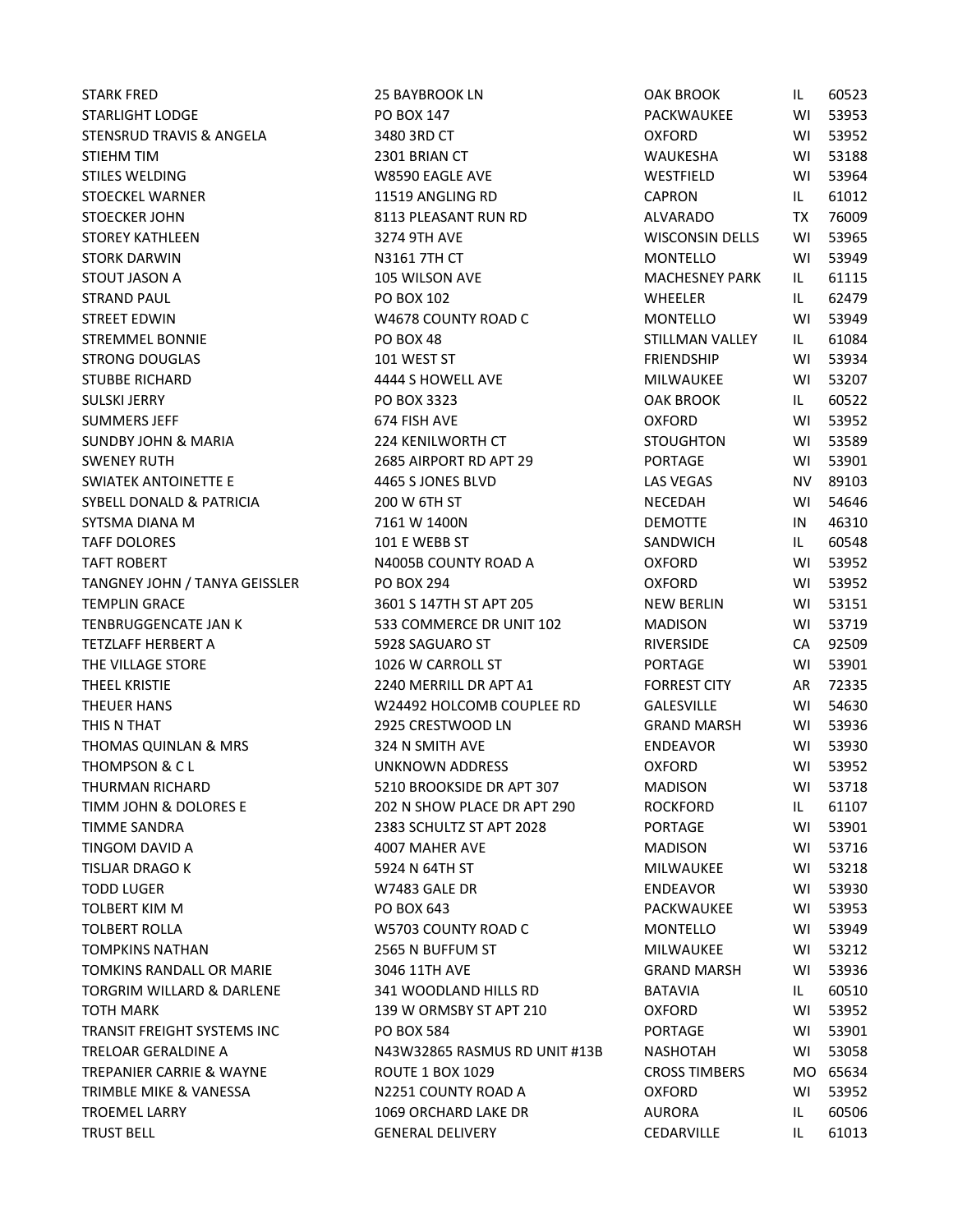TRUST BELLE 3058 11TH AVE GRAND MARSH WI 53936 TULLY CHRIS & STACY ADAMS 201 N PINE ST UHC OF WESTERN WISCONSIN 22 ATLAS CT ADDISON WISCONSIN UNITED STATES CELLULAR THE RESERVED ON A 22150 MONUMENT DR FAIRFAX VALUE USINGER DOROTHY THE STATE STATE OF THE STATE OF STATE STATE OF STATE STATE STATE STATE STATE STATE STATE STATE STATE STATE STATE STATE STATE STATE STATE STATE STATE STATE STATE STATE STATE STATE STATE STATE STATE STATE STA VALLO JAMES/ KARA BROCKMANN N3967 COUNTY ROAD EE OXFORD TO A COUNTY AND HE VALUE ADDED COMMUNICATIONS 3801 E PLANO PKWY SUITE 100 P VAN DE BRUGGEN ANN & BRIAN 3319 27TH AVE KENNOSHA WI 5319 27TH AVE VETHE DON & LENA PO BOX 25 BARABOO WI 539134 BARABOO WI 539134 BARABOO WI 539134 BARABOO WI 539134 BARABOO WI 539134 VOEGTLINE ROBERT THE STATE ROBERT THE STATE OF STATE ROBERT AND THE STATE OF STATE BAY APT 1 VOLE MIKE THE 174416 RTE 173 VOLE PETER 217791 WI1 ROUTE 120 GRAYSLAKE IL 60030 VUKELICH JOHN ROAN MOUNTAIN PO BOX 24 WADE ARLENE 1245 ANTHONY LN SANDE ARLENE WADE MARY E 1040 S BROWN ST APT 10A JACKSON MARY E WAGNER MARVIN & GRACE 3831 MANITO CT NARRY IN A WAIMER E J 904 BAY VIEW CIR MUKWONAGO WI 53149 WAITE FRANCIS 334 CENTER ST OXFORD WI 53952 WAITE PATRICK & LAURIE 2835 4TH AVE ON THE PATRICK & LAURIE WAITE PEGGY & JOEL NA390 PINE DR MONTELLO WINDOW NO MONTELLO WILL A WALCH PATRICIA FALLING LEAVES LN MALCH PATRICIA WALKER KARL & BETH 4811 N ALDRICH RD MANISTIC WALLIS JAMES 322 CANDLEWICK DR SE POPLAR GROVE IL 61065 WALSH JEROME T GAT COUNTY ROAD A GAT COUNTY ROAD A GRAND MARSH WINDOW SAND MARSH WITH THE GRAND MARSH WITH SAND WALTER CALVIN & MARY **1858 COUNTY ROAD Z** ARK ARK ARK ARK WALTER KRIS CONTROL CONTROL IN THE NARRY ON A NARRY ON A NARRY ON THE OXFORD WILL CONTROL ON A NARRY ON THE OXFORD WILL CONTROL ON THE OXFORD WILL CONTROL ON A SAME OF THE OXFORD WILL CONTROL ON THE OXFORD WILL CONTROL ON WAMPLER LEON & MELISSA 613 S MILLER ST COMMENTS CONSIDER LEON & MELISSA WARBER VIRGINIA 224 WHIPPLE AVE BATAVIA IL 60510 WARD DON 2817 3RD DR OXFORD WI 53952 WASIELEWSKI VIRGINIA 6 TOO E STONEGATE DR APT 310 WATERMANN LELAND & CAROL 12107 W MAIN STREET RD WATTS LEONARD & THERESA M N3291 2ND AVE NAME WAYNE BARRY & ROBIN E PO BOX 47 PACKWAUKEE PACKWAUKEE WITH SAFEKWAUKEE PACKWAUKEE WITH SAFEKWAUKEE PACKWAUKEE WI WEAVER LAURA 1039 9TH AVE GRAFTON WI 53024 WEBER RICHARD & MABEL J PO BOX 1 MCHENRY IN 60051 WEISENSEL ARON FOR THE STATE OF THE STATE OF THE STATE WITH STATE WITH STATE OF THE STATE WITH STATE OF THE STATE OF THE STATE OF THE STATE OF THE STATE OF THE STATE OF THE STATE OF THE STATE OF THE STATE OF THE STATE OF T WELLS MARK & JANE **PO BOX 475** OXFORD WILLS MARK & JANE WESTFAHL ILA 1733 13TH LN FRIENDSHIP WI 53934 WEYH LISA FOR THE STATE COOK ST APT 1 WHITAKER SHARON 616 MAUSTON ST APT 7 MAUST APT 7 WHITE DEB COMMUNIC CONFORMED BY SAFE BOOM LN WHITENACK JAMES G W4251 FOX RD MONTELLO WI 53949 WHITMORE LORA **N3230 COUNTY ROAD M** MONTELLO WITMORE WIEGLEIN KENNETH & DIANE 31 WIEGLEIN BARAGO WIEGLEIN WIERL JACOB 200 AUSTIN CT APT 25 WIERSEMA DOUG SALL AND STERLING IN A STEAM OF THE STEAM STERLING IN A STEAM OF STEAM OF STEAM STEAM OF STEAM OF STEAM STEAM STEAM STEAM STEAM STEAM STEAM STEAM STEAM STEAM STEAM STEAM STEAM STEAM STEAM STEAM STEAM STEAM ST WIESHOFF FRANK GRAND MARSH WIESHOFF FRANK GRAND MARSH WIN 53936A FERN AVE WIEST S M ARRIVE OF THE STATE OF STATE ASSAULT AND THE STATE OF THE STATE OF THE STATE OF THE STATE OF THE STATE OF THE STATE OF THE STATE OF THE STATE OF THE STATE OF THE STATE OF THE STATE OF THE STATE OF THE STATE OF TH WILLKOMM BRIAN PO BOX 687 PACKWAUKEE WILLKOMM BRIAN WILSON KENNETH ADAMS 2847 9TH DR WILSON MARGARET **3421 1ST DR** OXFORD WILSON MARGARET WILSON WILLIAM E **1999 FOU 54946 FOU 54946 WILSON WILLIAM E** 64446 FOU 54946 FOU 54946 FOU 54946 FOU 54946 FOU 54946

| <b>RAND MARSH</b>       | WI        | 53936 |
|-------------------------|-----------|-------|
| DAMS                    | WI        | 53910 |
| <b>AADISON</b>          | W١        | 53714 |
| <b>AIRFAX</b>           | VA.       | 22032 |
| <b>TURTEVANT</b>        | WI        | 53177 |
| <b>XFORD</b>            | WI        | 53952 |
| 'LANO                   | <b>TX</b> | 75074 |
| <b>ENOSHA</b>           | W١        | 53140 |
| ARABOO                  | WI        | 53913 |
| <b>REEN BAY</b>         | WI        | 54303 |
| <b>IARVARD</b>          | IL        | 60033 |
| <b>GRAYSLAKE</b>        | IL.       | 60030 |
| OAN MOUNTAIN            | <b>TN</b> | 37687 |
| ANDWICH                 | IL.       | 60548 |
| ACKSON                  | MI        | 49203 |
| <b><i>IIDDLETON</i></b> | WI        | 53562 |
| <b><i>AUKWONAGO</i></b> | WI        | 53149 |
| <b>XFORD</b>            | WI        | 53952 |
| )XFORD                  | WI        | 53952 |
| <b><i>AONTELLO</i></b>  | W١        | 53949 |
| <b>AC FARLAND</b>       | WL        | 53558 |
| AANISTIQUE              | MI        | 49854 |
| <b>OPLAR GROVE</b>      | IL.       | 61065 |
| <b>RAND MARSH</b>       | WI        | 53936 |
| <b>RKDALE</b>           | W١        | 54613 |
| <b>XFORD</b>            | WI        | 53952 |
| <b>XFORD</b>            | WI        | 53952 |
| <b>ATAVIA</b>           | IL.       | 60510 |
| )XFORD                  | WI        | 53952 |
| <b>AK CREEK</b>         | WI        | 53154 |
| <b>IUNTLEY</b>          | IL.       | 60142 |
| <b>XFORD</b>            | WI        | 53952 |
| <b>ACKWAUKEE</b>        | WI        | 53953 |
| <b>RAFTON</b>           | WI        | 53024 |
| <b>ACHENRY</b>          | IL        | 60051 |
| ORTAGE                  | W١        | 53901 |
| )XFORD                  | W١        | 53952 |
| <b>RIENDSHIP</b>        | W١        | 53934 |
| ORTAGE                  | WI        | 53901 |
| <b>AAUSTON</b>          | WI        | 53948 |
| )XFORD                  | WI        | 53952 |
| <i><b>IONTELLO</b></i>  | W١        | 53949 |
| <b>MONTELLO</b>         | WI        | 53949 |
| ARABOO                  | WI        | 53913 |
| <b>IEW LONDON</b>       | WI        | 54961 |
| <b>TERLING</b>          | IL.       | 61081 |
| RAND MARSH              | WI        | 53936 |
| RLINGTON HTS،           | IL.       | 60004 |
| <b>ACKWAUKEE</b>        | WI        | 53953 |
| <b>DAMS</b>             | WI        | 53910 |
| )XFORD                  | WI        | 53952 |
| ING                     | WI        | 54946 |